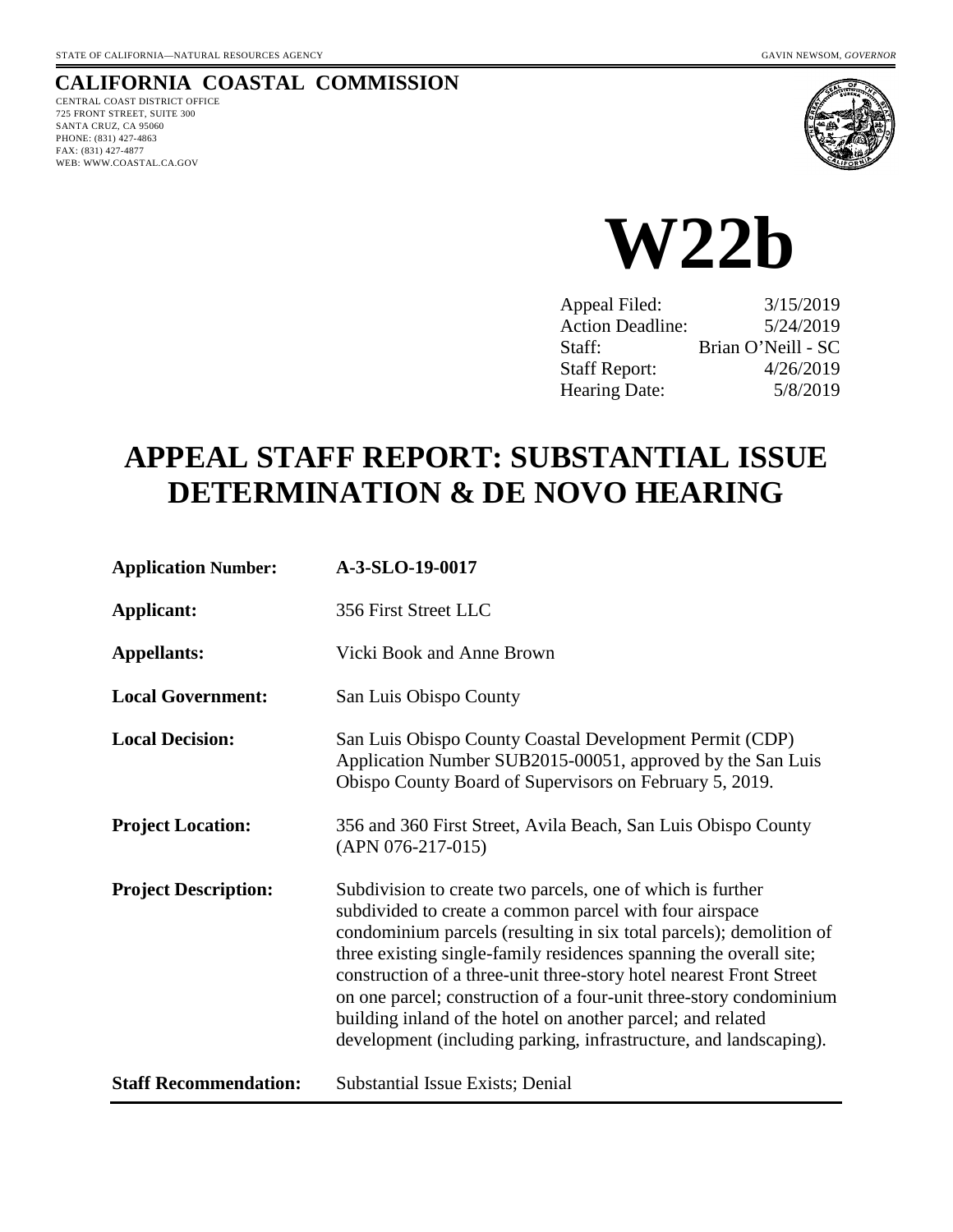**Important Hearing Procedure Note:** The Commission will not take testimony on this "substantial issue" recommendation unless at least three Commissioners request it. The Commission may ask questions of the Applicant, any aggrieved person, the Attorney General or the Executive Director prior to determining whether or not to take testimony regarding whether the appeal raises a substantial issue. If the Commission takes testimony regarding whether the appeal raises a substantial issue, testimony is generally (and at the discretion of the Chair) limited to three minutes total per side. Only the Applicant, persons who opposed the application before the local government (or their representatives), and the local government shall be qualified to testify during this phase of the hearing. Others may submit comments in writing. If the Commission finds that the appeal raises a substantial issue, the de novo phase of the hearing will follow, unless it has been postponed, during which the Commission will take public testimony (see California Code of Regulations, Title 14, Sections 13115 and 13117.)

# **SUMMARY OF STAFF RECOMMENDATION**

San Luis Obispo County approved a CDP to allow a subdivision to create two parcels, one of which is further subdivided to create a common parcel with four airspace condominium parcels (resulting in six total parcels); demolition of three existing single-family residences spanning the overall site; construction of a three-unit three-story hotel nearest Front Street; construction of a four-unit three-story condominium building inland of the hotel; and related development (including parking, infrastructure, and landscaping) at 356 and 360 First Street in the unincorporated community of Avila Beach in San Luis Obispo County. The hotel would front on First Street with the three units ranging from 792 square feet to 900 square feet, all within a new roughly 3,600-square-foot Commercial Retail (CR) designated parcel. The condominium building would be located inland of the hotel with the four units each measuring 1,150 square feet, all within a new split-designated roughly 6,000-square-foot common parcel (part CR and part Residential Multi-Family (RMF)) where the condominium building would be located in RMF and access to it in CR.

The Appellants contend that the County-approved project is inconsistent with the certified San Luis Obispo County Local Coastal Program (LCP) because the project does not conform to development standards related to density, floor area, and open space; and is of a size and scope that will adversely impact the small town character of Avila Beach, including due to impacts on parking, affordability, and aesthetics. At its core, the appeal contends that the project has more density and intensity of use, and is overall larger, than the LCP allows for this site.

The primary issue with the County's approval here is that the overall property involved is 9,613 square feet, and the LCP's minimum parcel size for subdivision in both the CR and RMF land use categories is 6,000 square feet. Thus, the property cannot be divided into even two new parcels to begin with because at least one parcel cannot meet the LCP's minimum parcel size requirements (*i.e.*, subdivision of the 9,613 parent parcel to meet the minimum 6,000 square foot requirement for a subdivided parcel necessarily results in a substandard parcel of 3,613 square feet). And exacerbating that LCP consistency problem, the County here then relied on the *entire* 9,613-square-foot underlying property to identify the appropriate allowable level of development density, intensity, and scale for the *condominium* portion of the project when the LCP requires that all such determinations be made based on the underlying property actually being used for the approved use – in this case the one newly created split-designated parcel on which the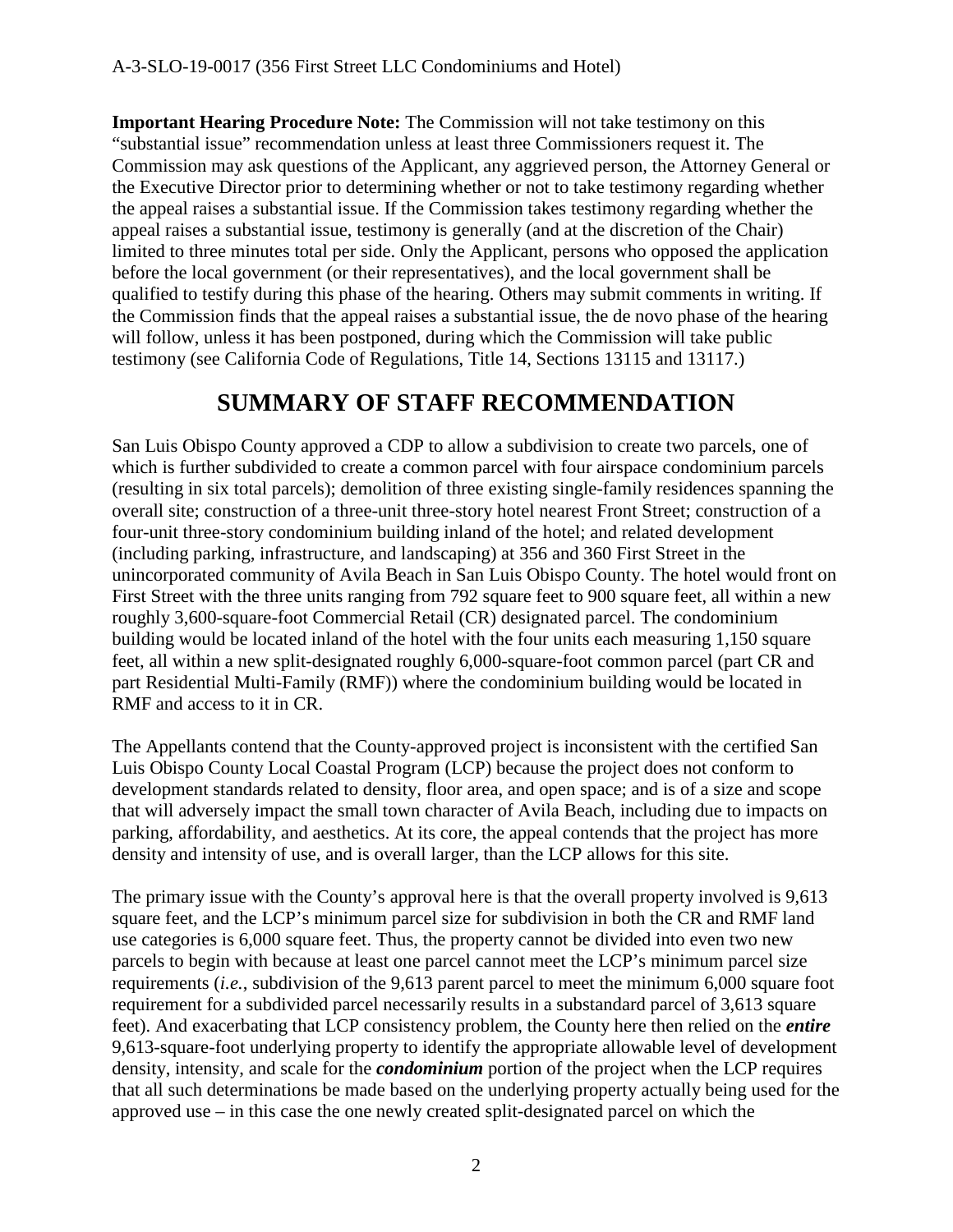condominiums would be located (rather than this parcel *and* the CR-designated hotel parcel). In addition, whereas the LCP requires application of *useable* site area for such determinations, the County applied *gross* site area in its calculations, thus allowing greater development density, intensity, and scale (with respect to minimum parcel size, maximum density, maximum floor area, and minimum open area) than the LCP allows. The County also appears to have allowed reduced setbacks and parking requirements, and increased building heights, as compared to what the LCP would allow here. As a result, the County-approved project greatly oversubscribes the density, intensity, and scale of development for the underlying site, inconsistent with not only these specific LCP requirements, but also the LCP requirements protecting the character of Avila Beach, including through the LCP's Avila Beach Specific Plan.

Given the degree of LCP inconsistencies and the range of potential alternatives that the Applicant may want to consider to address same, including the ways in which development on the site might best be accommodated consistent with the LCP, staff does not believe that it is appropriate to try to identify conditions to make an LCP-consistent project in this case. Rather, staff believes that it makes most sense for this Applicant to go back and work through the local process using the correct LCP standards to develop a project, where that project can be vetted through a local process, including for the interested public and decision makers, as opposed to the Commission dictating a project that the Applicant has not proposed and has not had that local public participation.

**Staff therefore recommends that the Commission find a substantial LCP conformance issue with the County approval (and thus take jurisdiction over the CDP application), and that the Commission, on de novo review, deny the CDP. The motions and resolutions are found below on page 5.**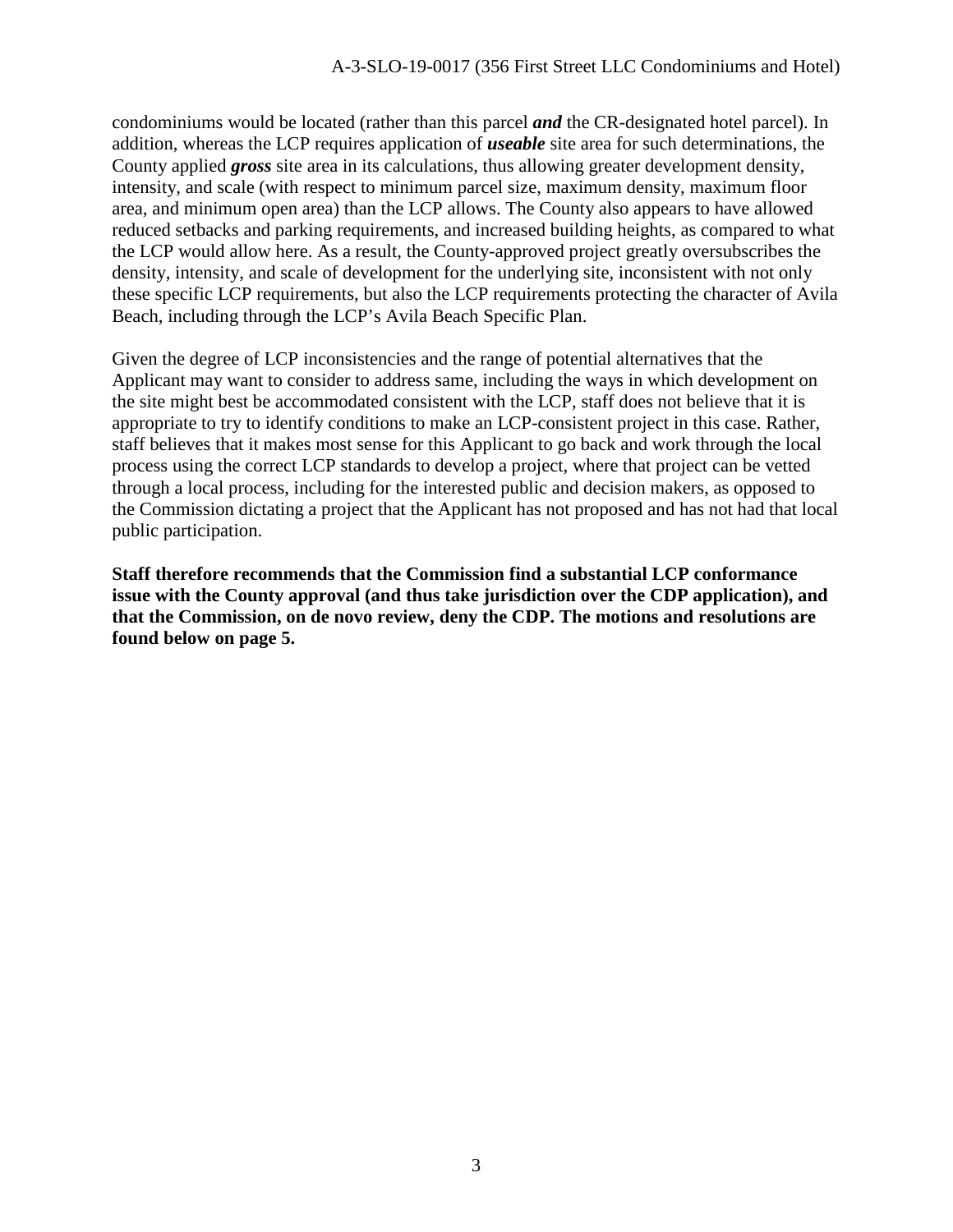# **TABLE OF CONTENTS**

## **APPENDICES**

Appendix A – Substantive File Documents

Appendix B – Staff Contacts with Agencies and Groups

## **[EXHIBITS](https://documents.coastal.ca.gov/reports/2019/5/w22b/w22b-5-2019-exhibits.pdf)**

Exhibit 1: Project Location Maps

Exhibit 2: Project Site Photos and Aerials

Exhibit 3: County-Approved Project Plans and Elevations

Exhibit 4: County CDP Findings and Conditions of Approval

Exhibit 5: County Notice of Final Local CDP Action

Exhibit 6: Appeal of County CDP Decision

Exhibit 7: Vesting Tentative Tract Map and Easements

# **EX PARTE COMMUNICATION**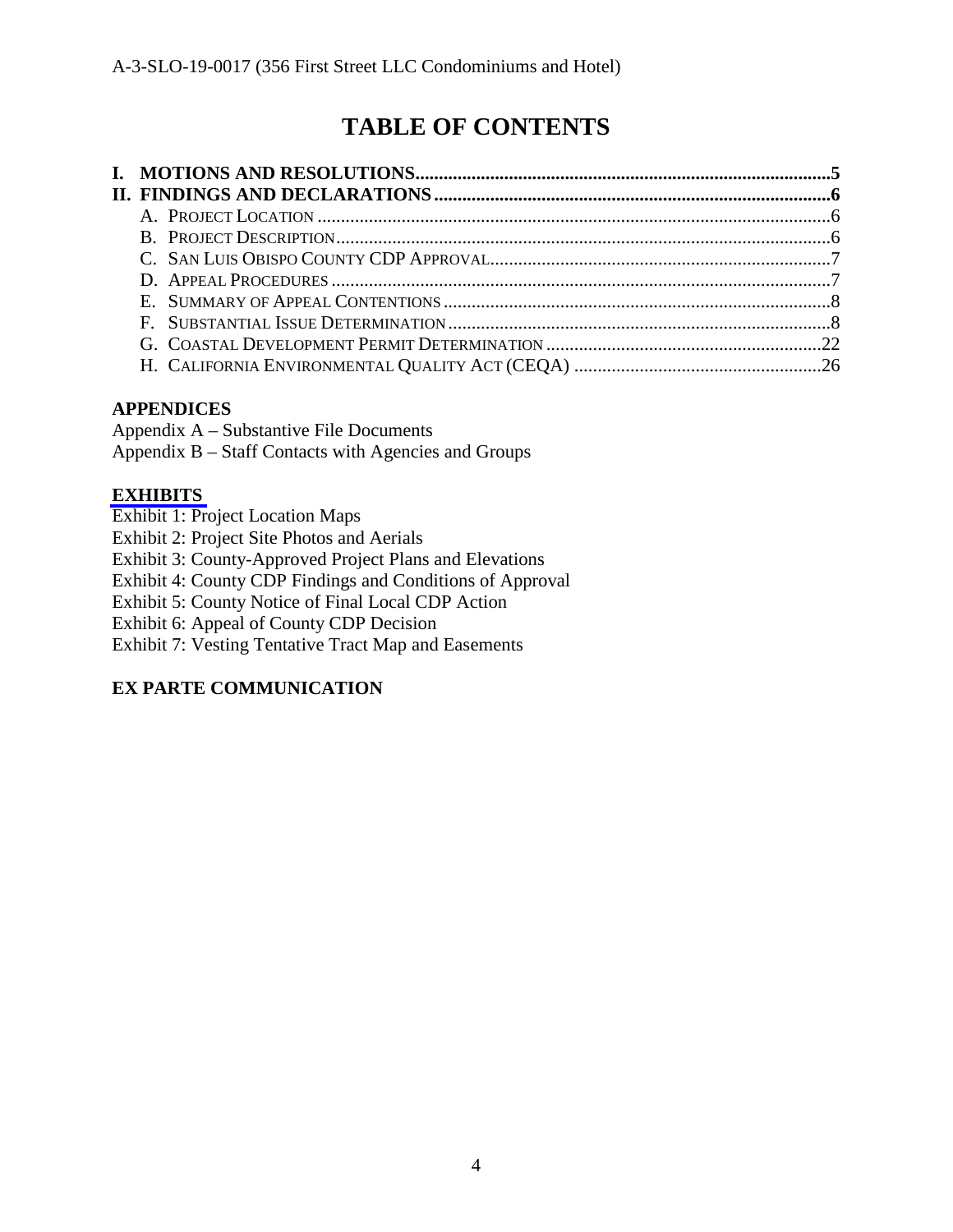# **I. MOTIONS AND RESOLUTIONS**

### **A. Substantial Issue Determination**

Staff recommends that the Commission determine that a **substantial issue** exists with respect to the grounds on which the appeal was filed. A finding of substantial issue would bring the CDP application for the proposed project under the jurisdiction of the Commission for de novo hearing and action. To implement this recommendation, staff recommends a **NO** vote on the following motion. Failure of this motion will result in a de novo hearing on the CDP application, and adoption of the following resolution and findings. Passage of this motion will result in a finding of No Substantial Issue and the local action will become final and effective. The motion passes only by affirmative vote of a majority of the Commissioners present.

*Motion: I move that the Commission determine that Appeal Number A-3-SLO-19-0017 raises no substantial issue with respect to the grounds on which the appeal has been filed under Section 30603 of the Coastal Act, and I recommend a no vote.* 

*Resolution to Find Substantial Issue: The Commission hereby finds that Appeal Number A-3-SLO-19-0017 presents a substantial issue with respect to the grounds on which the appeal has been filed under Section 30603 of the Coastal Act regarding consistency with the certified San Luis Obispo County Local Coastal Program.* 

### **B. CDP Determination**

Staff recommends that the Commission, after public hearing, **deny** a CDP for the proposed development. To implement this recommendation, staff recommends a **NO** vote on the following motion. Failure of this motion will result in denial of the CDP and adoption of the following resolution and findings. The motion passes only by affirmative vote of a majority of the Commissioners present.

*Motion: I move that the Commission approve Coastal Development Permit Number A-3- SLO-19-0017 for the development proposed by the applicant, and I recommend a no vote.* 

*Resolution to Deny CDP: The Commission hereby denies Coastal Development Permit Number A-3-SLO-19-0017 on the grounds that the development will not be in conformity*  with the San Luis Obispo County Local Coastal Program. Approval of the permit would not *comply with the California Environmental Quality Act because there are feasible mitigation measures and/or alternatives that would substantially lessen the significant adverse effects of the development on the environment.*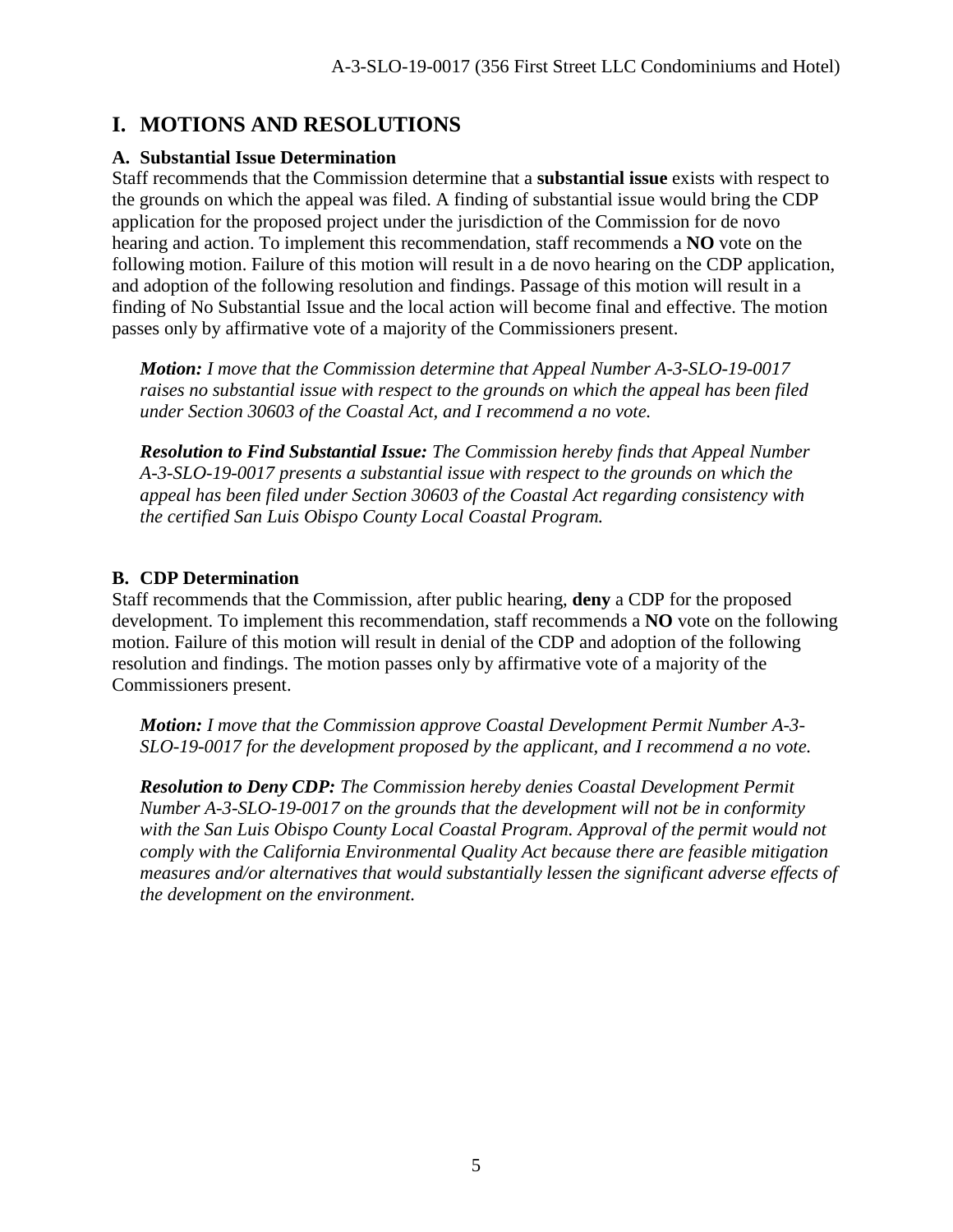# **II. FINDINGS AND DECLARATIONS**

The Commission finds and declares as follows:

## **A. PROJECT LOCATION**

The project site is located at 356 and 360 First Street between San Luis Street and San Miguel Street in the unincorporated community of Avila Beach in San Luis Obispo County. The site is approximately 400 feet inland of the beach and one block inland from Front Street, which fronts the beach and supports the main business district of the community. The site is located within a mixed residential and commercial area on a 9,613-square-foot property that the County treated as a single site in its action.<sup>[1](#page-5-0)</sup> More than half the property is in the area LCP-designated Commercial Retail (CR) (4,996 square feet) and the remainder is in the area LCP-designated Residential Multi-Family (RMF) (4,617 square feet). The property is currently developed with three singlefamily residences (that the County indicates have been abandoned), two on the CR portion of the site and one on the RMF portion of the site. See **Exhibit 1** for project location maps, **Exhibit 2**  for photos of the project site, and **Exhibit 7** for the vesting tentative tract map and existing easements on the site.

### **B. PROJECT DESCRIPTION**

 $\overline{a}$ 

San Luis Obispo County approved a CDP to allow subdivision to create two new parcels, one of which is further subdivided to create a common parcel with four airspace condominium parcels (all told resulting in six total parcels); demolition of the three existing single-family residences on the property; construction of a three-unit three-story hotel nearest Front Street; construction of a four-unit three-story condominium building inland of the hotel; and related development (including parking, infrastructure, and landscaping) at 356 and 360 First Street in the unincorporated community of Avila Beach in San Luis Obispo County. The hotel would front on First Street with the three units ranging from 792 square feet to 900 square feet, all within a new 3,596-square-foot commercial retail (CR) designated parcel. The hotel units would each be three stories with a carport on the first floor, bedroom on the second floor, and living room on the third floor. The condominium building would be located inland of the hotel, with the four condominium units each measuring 1,150 square feet, all within a new split-designated roughly 6,017-square-foot common parcel (with 1,400 square feet in CR and 4,617 square feet in RMF – see **page 1 of Exhibit 7**). The two-bedroom two-bathroom condominium units would be stacked atop each other in one three-story condominium building with some covered and some uncovered parking (six parking spaces) on the lowest level. The County also approved a one-foot height variance to allow for an elevator on the condominium building to provide for handicapped

<span id="page-5-0"></span> $<sup>1</sup>$  The County's findings and conditions refer to one underlying property, but the County has also separately</sup> informed the Commission that the County believes that there are actually two underlying legal parcels that make up the 9,613-square-foot property in question (i.e., a 4,996-square-foot parcel that fronts First Street in the area designated Commercial Retail (CR), and a second 4,617-square-foot parcel inland of that that is in the area designated Residential Multi-Family (RMF)). As will be discussed further in footnote 3 below, the Commission does not necessarily need to resolve the question of whether the existing property constitutes one or two legal lots in order to evaluate LCP consistency of the proposed development.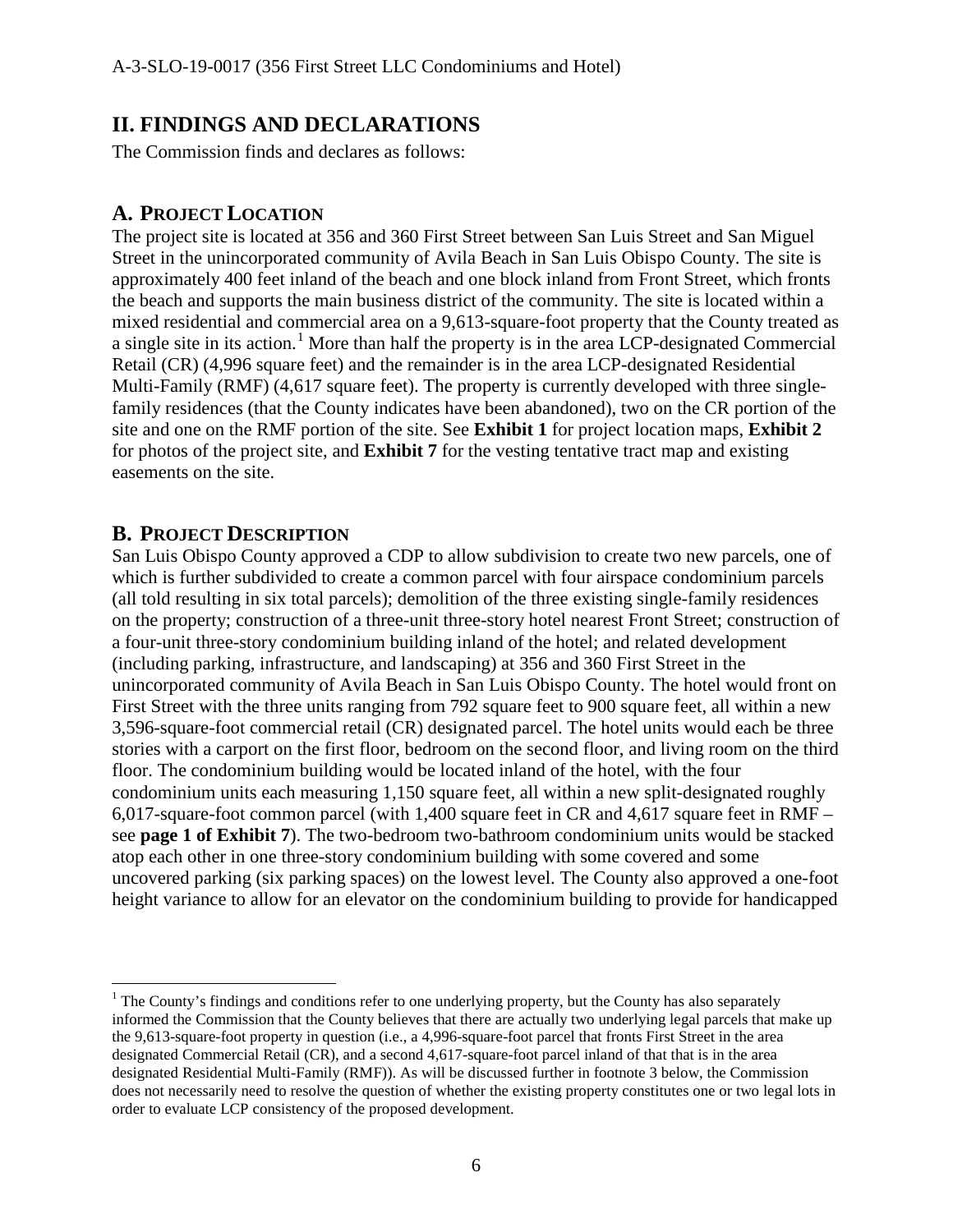access, and the condominium development also includes a small storage unit.[2](#page-6-0) See **Exhibit 3** for the County-approved plans, and **Exhibit 4** for the County's findings and conditions of approval.

# **C. SAN LUIS OBISPO COUNTY CDP APPROVAL**

On September 27, 2019, the San Luis Obispo County Planning Commission approved CDP SUB2015-00051. That approval was appealed by Vicki Book and Anne Brown (i.e., the same Appellants as are appealing to the Commission) to the San Luis Obispo County Board of Supervisors, which on February 5, 2019 denied the appeal and upheld the Planning Commission's CDP approval. Notice of the County's action on the CDP was received in the Coastal Commission's Central Coast District Office on March 4, 2019 (see **Exhibit 5**). The Coastal Commission's ten-working-day appeal period for this action began on March 5, 2019 and concluded at 5 p.m. on March 18, 2019. One valid appeal was received during the appeal period. See **Exhibit 6** for the full text of the appeal.

## **D. APPEAL PROCEDURES**

Coastal Act Section 30603 provides for the appeal to the Coastal Commission of certain CDP decisions in jurisdictions with certified LCPs. The following categories of local CDP decisions are appealable: (a) approval of CDPs for development that is located (1) between the sea and the first public road paralleling the sea or within 300 feet of the inland extent of any beach or of the mean high tide line of the sea where there is no beach, whichever is the greater distance, (2) on tidelands, submerged lands, public trust lands, within 100 feet of any wetland, estuary, or stream, or within 300 feet of the top of the seaward face of any coastal bluff, (3) in a sensitive coastal resource area; or (4) for counties, approval of CDPs for development that is not designated as the principal permitted use under the LCP (see Coastal Act Sections 30603(a)(1)-(4)). In addition, any local action (approval or denial) on a CDP for a major public works project (including a publicly financed recreational facility and/or a special district development) or an energy facility is appealable to the Commission (see Section 30603(a)(5)). The County's approval of this project is appealable because the project includes a subdivision, which is not designated as the principally permitted use for the CR or RMF land use categories under the LCP, and because the project is located between the sea and the first public road paralleling the sea, which in the Avila Beach area is Shell Beach Road near Highway 101.

The grounds for appeal under Section 30603(b)(1) are limited to allegations that the development does not conform to the certified LCP or to the public access policies of the Coastal Act. Section 30625(b)(2) of the Coastal Act requires the Commission to consider a CDP for an appealed project de novo unless a majority of the Commissioners present finds that "no substantial issue" is raised by such allegations. Under Section 30604(b), if the Commission conducts the de novo portion of an appeal hearing (upon making a determination of "substantial issue"), the Commission must approve a CDP if it finds that the proposed development is in conformity with the certified LCP. If a CDP is approved for a project that is located between the nearest public road and the sea or the shoreline of any body of water located within the coastal zone, Section 30604(c) also requires an additional specific finding that the development is in conformity with

<span id="page-6-0"></span> $\overline{a}$  $2$  The project plans also show some project parking on an adjacent property, but it is unclear what the County approved on this adjacent site, and how it relates to this project.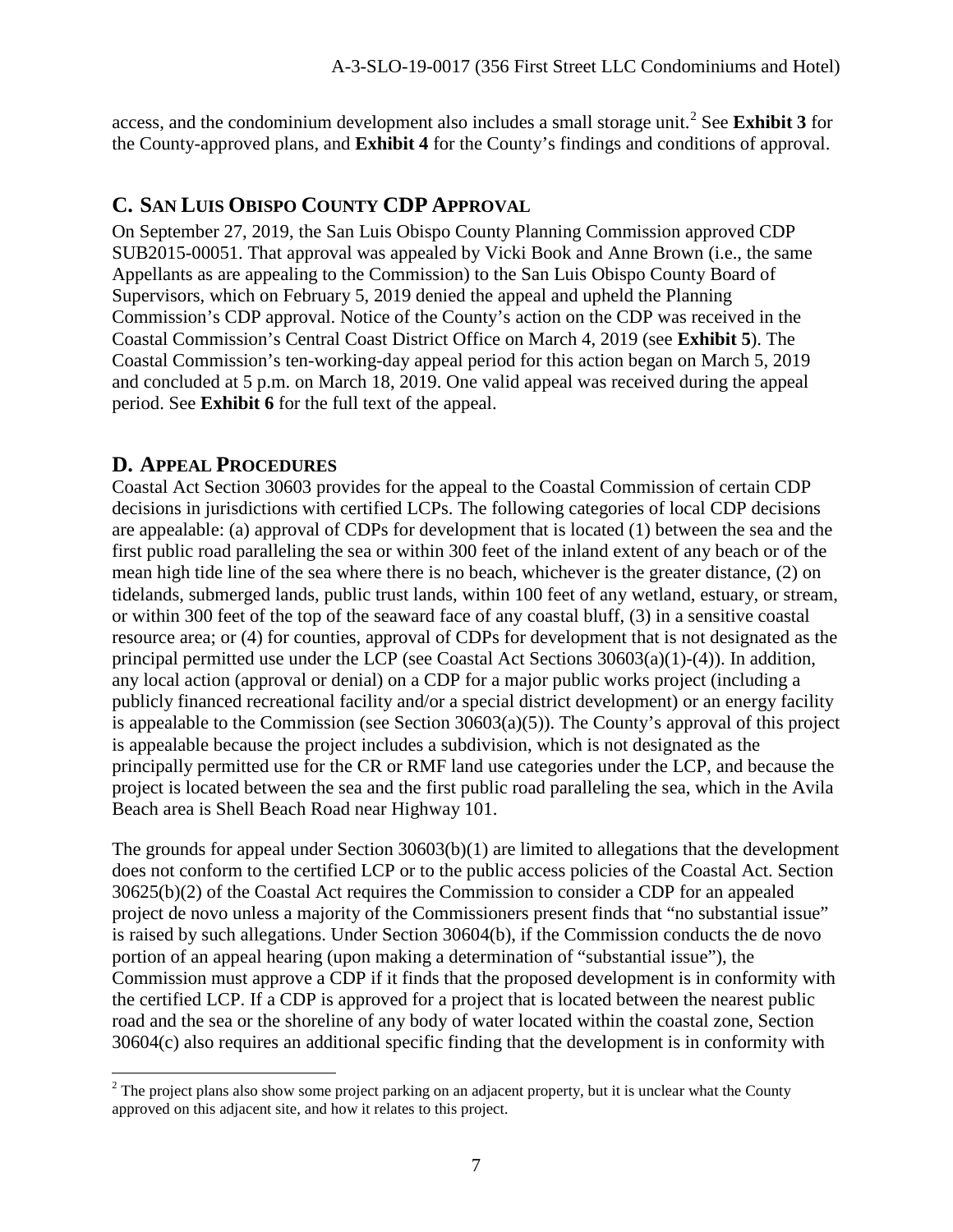the public access and recreation policies of Chapter 3 of the Coastal Act. This project is located between the nearest public road and the sea, and thus this additional finding would need to be made if the Commission were to approve the project following a de novo hearing.

The only persons qualified to testify before the Commission on the substantial issue question are the Applicant (or their representatives), persons opposed to the project who made their views known before the local government (or their representatives), and the local government. Testimony from other persons regarding substantial issue must be submitted in writing (see California Code of Regulations, Title 14, (CCR) Section 13117). Any person may testify during the de novo CDP determination stage of an appeal (if applicable).

# **E. SUMMARY OF APPEAL CONTENTIONS**

The Appellants contend that the County-approved project is inconsistent with the County's LCP because the project: does not conform with the residential development standards related to density, floor area, and open space; and is of a size and scope that will adversely impact the small town character of Avila Beach, including due to impacts on parking, affordability, and aesthetics. See **Exhibit 6** for the full text of the appeal contentions.

# **F. SUBSTANTIAL ISSUE DETERMINATION**

### **Substantial Issue Background**

The term substantial issue is not defined in the Coastal Act. The Commission's regulations simply indicate that the Commission will hear an appeal unless it "finds that the appeal raises no significant question" (14 CCR Section 13115(b)). In previous decisions on appeals, the Commission has been guided by the following factors in making such determinations: (1) the degree of factual and legal support for the local government's decision that the development is consistent or inconsistent with the certified LCP and with the public access policies of the Coastal Act; (2) the extent and scope of the development as approved or denied by the local government; (3) the significance of the coastal resources affected by the decision; (4) the precedential value of the local government's decision for future interpretation of its LCP; and (5) whether the appeal raises only local issues, or those of regional or statewide significance. Even where the Commission chooses not to hear an appeal, Appellants nevertheless may obtain judicial review of the local government's coastal permit decision by filing a petition for a writ of mandate pursuant to Code of Civil Procedure, Section 1094.5.

In this case, for the reasons discussed further below, the Commission determines that the County's approval of a CDP for the project presents a substantial issue.

## **Applicable LCP Provisions**

The LCP is structured such that general LCP Coastal Zone Land Use Ordinance (CZLUO) provisions apply to this site, but so do planning area standards (in this case for the San Luis Bay Area Plan, including the Avila Beach Specific Plan). These LCP requirements generally require that the subject development be consistent with community character, and include specific development standards applicable to density, intensity, and scale (including for maximum height, useable site area, maximum density, maximum floor area, minimum open area, minimum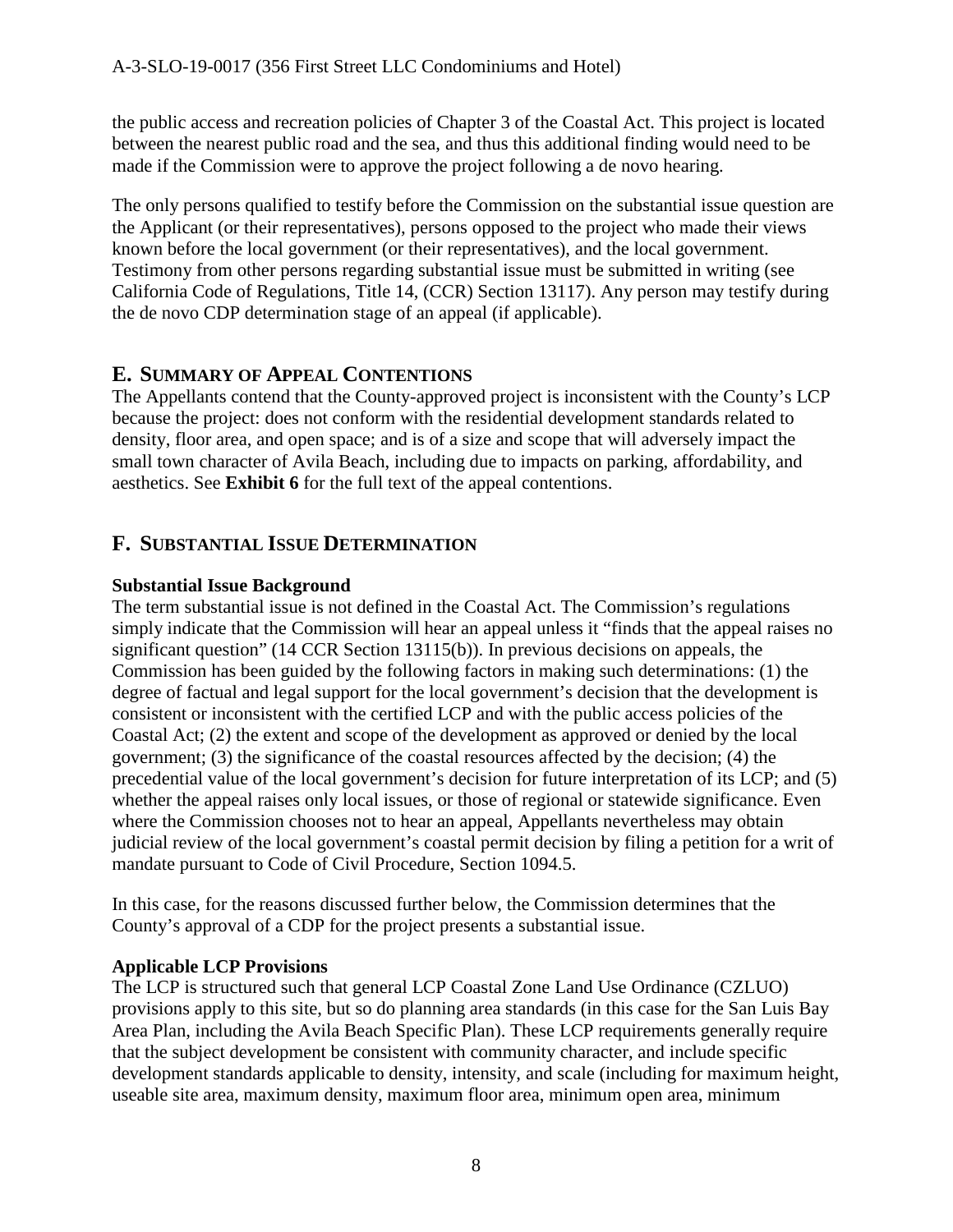setbacks, maximum height, required parking, etc.). In this case, the project site includes both CR and RMF land use designations, and as explained in footnote 1, CR provisions apply to the portion of the site nearest First Street, and RMF provisions apply inland of that. Cited and applicable LCP policies and standards include:

*CZLUO Section 23.02.034(c)(4)(iv). Required findings. The Review Authority shall not approve or conditionally approve a Development Plan unless it first finds that: the proposed project or use will not be inconsistent with the character of the immediate neighborhood or contrary to its orderly development.* 

*CZLUO Section 23.04.029. Commercial and Office Categories. This section establishes minimum parcel size standards for the Office and Professional, Commercial Retail and Commercial Service land use categories. The required area is based upon the availability of community services, as follows: MINIMUM PARCEL SIZE: Community Water…Community Sewer - 6,000 Sq. Ft. A commercial condominium or planned development pursuant to Section 66427 et seq. of the Subdivision Map Act, with individual unit ownership, may use smaller parcel sizes to be determined through Development Plan approval by the Review Authority, as set forth in Section 23.02.034, at the same time as tentative map approval.* 

*CZLUO Sections 23.04.028(a-c)(in relevant part): Residential Single-Family And Multi-Family Categories. The minimum parcel size is based upon the type of public road serving the property proposed for division, terrain features, and the type of sewage disposal facilities to be used for the parcels to be created. Minimum parcel size is determined by applying the three tests of this section to the features of the parcels to be created. The allowable minimum size is the largest area obtained from any of the tests, except as provided by subsection d of this section for condominium-type projects, and except for cluster divisions pursuant to Section 23.04.036.[3](#page-8-0) Community water service is a prerequisite to land division in the Residential Single-Family and Multi-Family categories in every case. a. Lot access test: …Road Type… Local – 6,000 square feet… b. Slope Test… 0-15% - 6,000 square feet… c. Sewage Facility… Community Sewer – 6,000 square feet.*

*CZLUO Section 23.04.028(d). Minimum Parcel Size. Residential Single-Family and Multi-Family Categories. Condominiums: A condominium, planned development or similar residential unit ownership project pursuant to Section 66427 et seq. of the Subdivision Map Act may use smaller parcel sizes to be determined through Development Plan approval by the Review Authority, as set forth in Section 23.02.034, at the same time as tentative map approval, provided that: (1) The common ownership external parcel is in compliance with the provisions of this section; and (2) The density of residential units is in compliance with Section 23.04.084 where the project is located in the Residential Multi-Family category*.

 $\overline{a}$ 

<span id="page-8-0"></span> $3$  Note that CZLUO Section 23.04.036's cluster division allowance is not applicable in the Residential Multi-Family land use designation.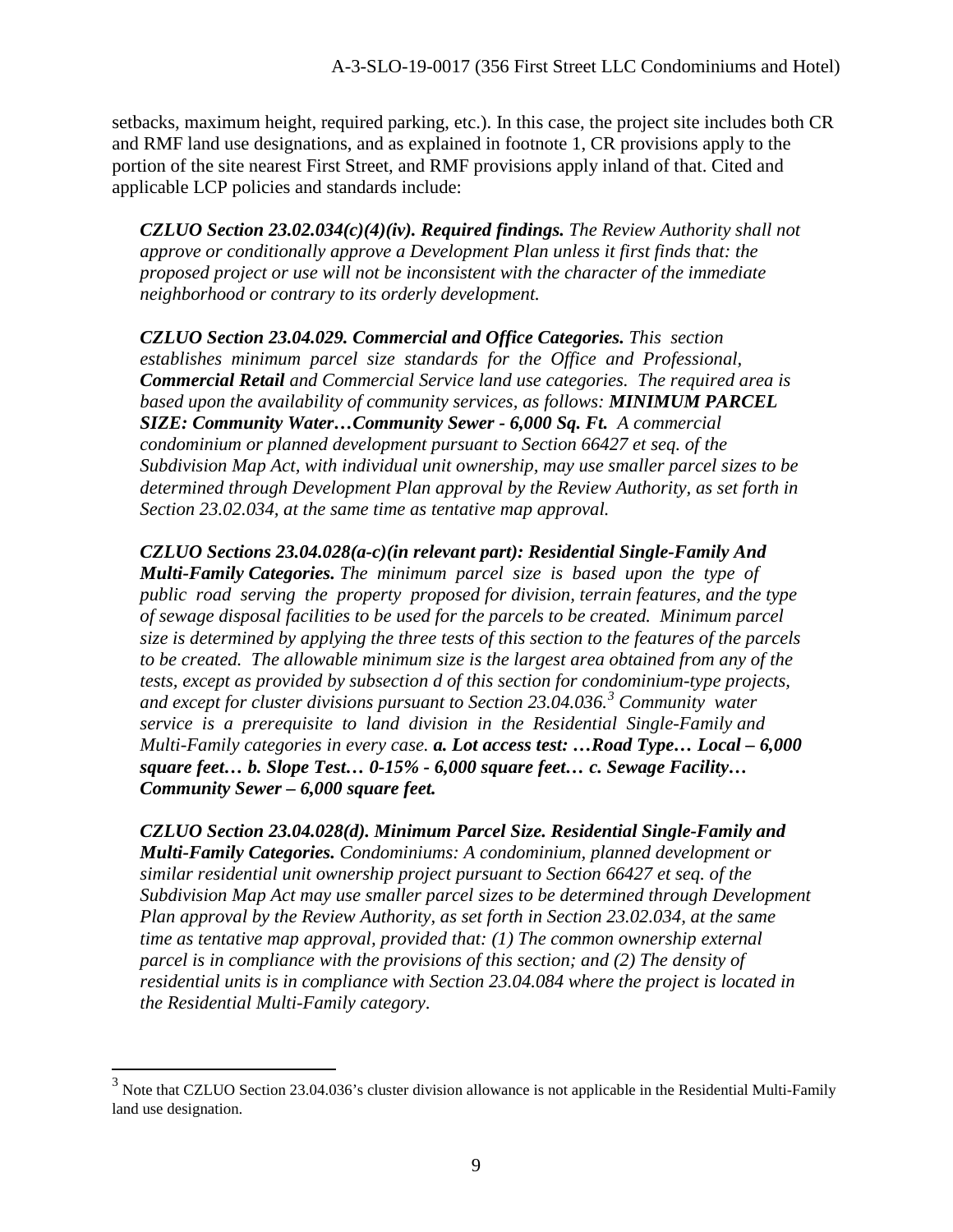*CZLUO Section 23.04.082(b)(3). Single-Family Dwelling. Residential Categories. Residential Multi Family Category. In land use categories where single-family dwellings or mobilehomes are identified by the Land Use Element as "A" uses, the number of dwellings allowed on a single lot is as follows… The number of dwelling units allowed on a lot in the Residential Multi-Family category is to be as allowed in Section 23.04.084 (Multi-Family Dwellings).*

*CZLUO Section 23.04.084. Multi-Family Dwellings. The number of multiple family dwellings (as defined by the Land Use Element, Chapter 7, Part I), allowed on a single lot or adjoining lots is based upon the "intensity factor" of the site. The intensity factor will be either low, medium, or high, based upon the type of street serving the site, the sewer service provided and the distance of the site from the central business district. The intensity factor determines the maximum number of units allowed, the maximum floor area for all units in the project and minimum areas for landscaping and pedestrian use. A multi-family project must satisfy the floor area and open area standards of this section, as well as all applicable requirements for parking, setbacks and height… In areas where the maximum number of units per acre is specified by planning area standards (Part II of the Land Use Element), the allowed intensity factor, maximum floor area and minimum open area shall correspond to the maximum units per acre as provided by subsection b. below.* 

|                                                                                                                               | <b>INTENSITY FACTOR</b> |          |          |
|-------------------------------------------------------------------------------------------------------------------------------|-------------------------|----------|----------|
|                                                                                                                               | Low                     | Medium   | High     |
| <b>Type of Road Access</b><br><b>Unpayed Road</b><br><b>Paved Local Street</b><br>Paved Collector or Arterial <sup>1</sup>    | X                       | x        | X        |
| <b>Sewer Service</b><br>On-site septic<br>Community sewer                                                                     | X                       |          | $\bf{x}$ |
| Distance <sup>2</sup> from Central Business<br><b>District</b><br>More than 1 mile<br>One mile or less<br>Less than 1,000 ft. | X                       | $\bf{x}$ | x        |

*a. Determining intensity factor: The intensity factor is the lowest obtained from any of the following criteria:*

*Notes: 1. Site access may be from a cross street where the site abuts a collector or arterial. 2. Straight-line distance.*

*b. Determining allowable density: The allowable density, maximum floor area and minimum open area for a multiple-family site is to be shown in the following table (all area figures are expressed as percentages of the total useable site area). A minimum of 6,000 square feet of site area is required to establish more than one dwelling unit, pursuant to Section 23.04.044e(1) (Minimum Site Area - Multi-Family Dwellings): (emphasis added)*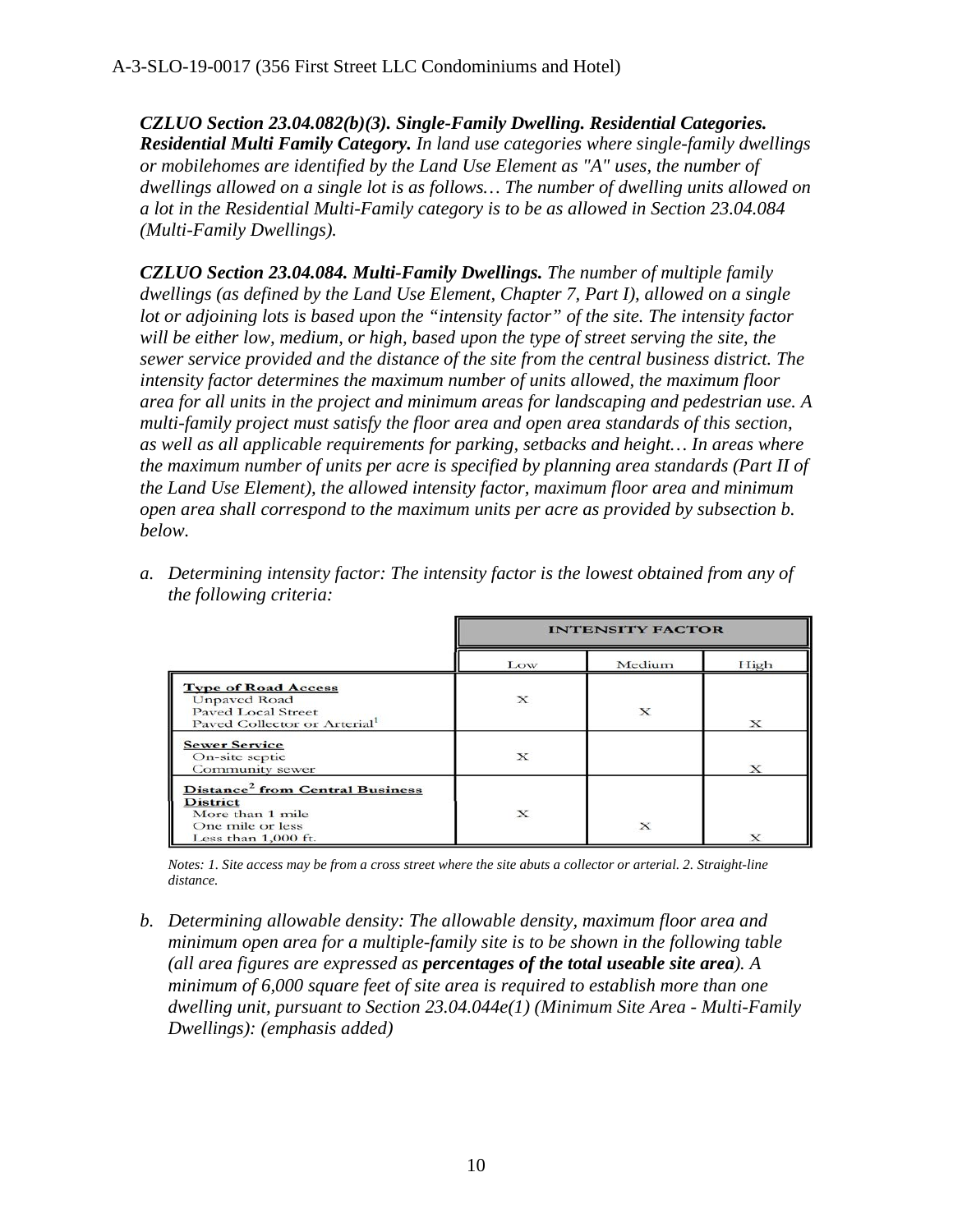| <b>INTENSITY FACTOR</b> | <b>MAXIMUM UNITS</b><br><b>PER ACRE</b> | <b>MAXIMUM</b><br><b>FLOOR AREA</b> | MINIMUM OPEN AREA <sup>2</sup> |
|-------------------------|-----------------------------------------|-------------------------------------|--------------------------------|
| Low                     | 15                                      | $35\%$                              | $55\%$                         |
| Medium                  | 26                                      | $48\%$                              | 45%                            |
| High                    | 38                                      | $65\%$                              | $40\%$                         |

*Notes: 1. The gross floor area of all residential structures, including upper stories, but not garages and carports. 2. Includes required setbacks, and all areas of the site except buildings and parking spaces.*

*Avila Beach Specific Plan Policy D.1 Residential Multi-Family (RMF) Density. In* 

*order to preserve the community's character while providing increased residential opportunities in Avila Beach, such as in apartments and multi-family dwellings, allowable density shall be low density (up to 15 units to the acre). Increased densities of up to 38 units to the acre will be permitted if the following conditions are met:* 

- *a. there would be no greater obstruction of public views and no greater limitation of solar access to adjacent properties than at 15 dwelling units per acre,*
- *b. the bulk, massing and design character of the project would be consistent with that of the surrounding adjacent parcels, and*
- *c. all other design guidelines and standard applicable to RMF development are met. These determinations will be made by the Planning Commission through the Development Plan review process.*

*Avila Beach Specific Plan Policy D.3. Residential Multi-Family (RMF) Allowable Building Heights. In order to provide for roof variety, allowable building height shall be up to a maximum of 25', provided that one or more of the conditions below are met. All buildings may be 20' in height. A building may be up to 25' tall provided that: a.) it would result in no greater obstruction of public views and no greater limitation of solar access to adjacent properties than a 20 foot building. b.) the building has a pitched roof with a slope greater than 2.5 in 12, and the additional height above 20 feet is used to achieve this pitched roof. Height shall be measured as specified in the Coastal Zone Land Use Ordinance.* 

*Avila Beach Specific Plan Policy C.2. Commercial Retail District Standards (for Areas Not on Front Street) Front Setbacks. All parcels in CR commercial areas shall have zero foot front setbacks or shall have front setbacks that are consistent with setbacks on nearby parcels.*

*Avila Beach Specific Plan Policy C.5. Commercial Retail District Standards (for Areas Not on Front Street) Allowable Building Heights. To prevent the development of a uniform wall of two story buildings, to help recreate the scale of single-story buildings which characterized old Avila, and to encourage variety in building heights, allowable building heights in the CR category shall be a maximum of 25' above the sidewalk of the main street frontage \* (measured from the back of sidewalk), provided that one or more of the conditions below are met. All buildings may be 15' tall. A building maybe up to 25' tall if at least one of the following criteria are met:*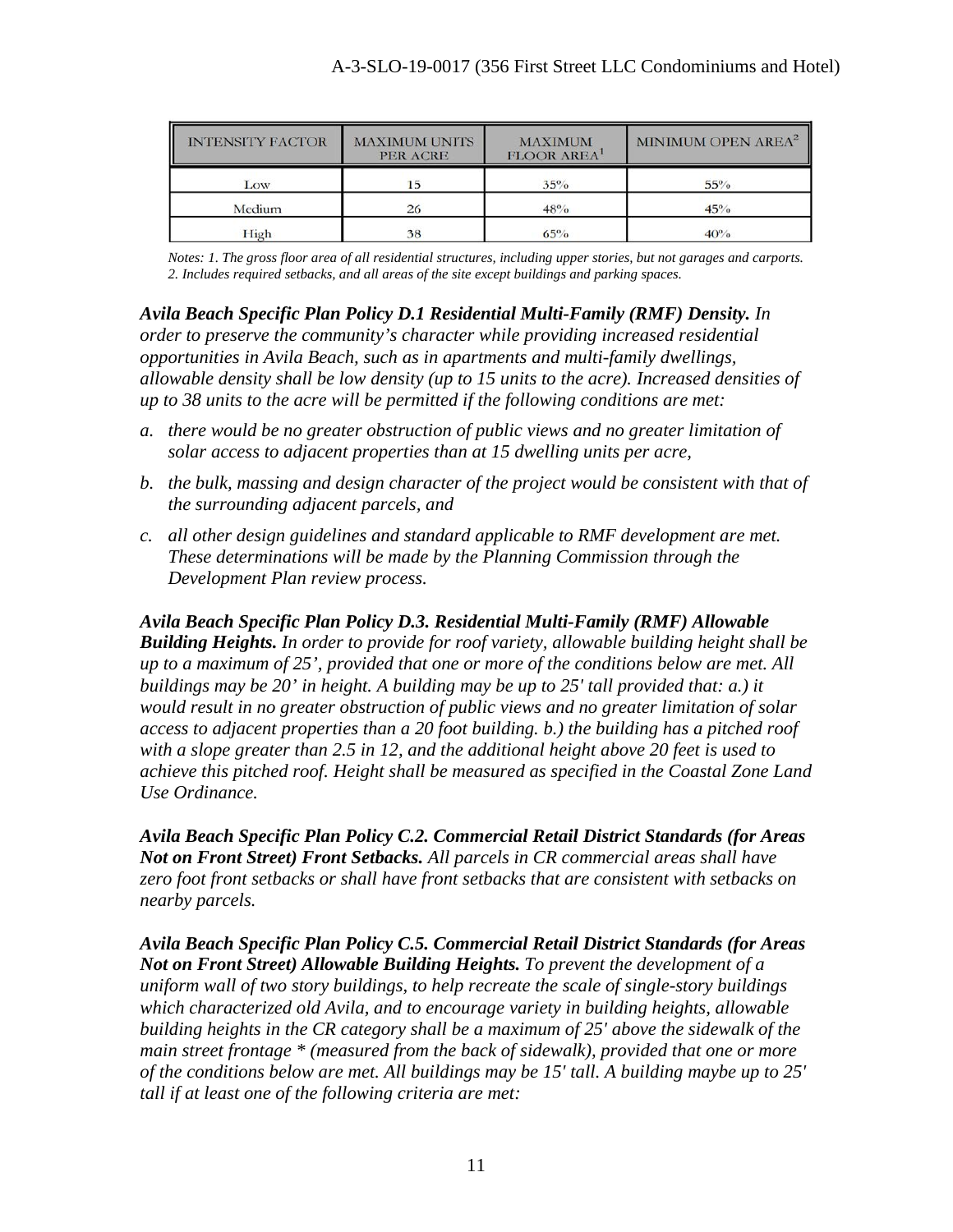- *a. Unenclosed second story setback = 10 percent of parcel depth or 8 feet, whichever is greater.*
- *b. Project is located on a corner lot.*
- *c. Side setbacks = minimum of 10 feet total.*

*\* Main street frontage means First Street or a side street between Front and First. If the building is located on a corner parcel, the main street shall be considered to be First Street.*

*CZLUO Section 23.04.122. Measurement of Height. The height of a building or structure is to be measured as the vertical distance from the highest point of the structure to the average of the highest and lowest points where the exterior walls would touch the natural grade level of the site; except that finished grade instead of natural grade shall be the basis for height measurement where:* 

- *a. A site is graded or filled pursuant to approved subdivision improvement plans, or a grading permit that was approved to authorize: (1) Grading or fill to conform the elevation of the building site with that of adjoining developed sites; or (2) Fill to mitigate flood hazards pursuant to the provisions of Sections 23.07.060 et seq. of this title; or (3) Fill determined by the Environmental Coordinator and Planning Director to be necessary to mitigate the impacts of allowable development on archeological resources, which shall not exceed a depth of 24 inches unless specifically authorized by the Planning Director.*
- *b. The site was graded or filled pursuant to a grading permit approved before September 18, 1986.*
- *c. An adjustment (23.01.044) is approved by the Planning Director on the basis that the site was filled prior to 1959.*

*CZLUO Section 23.01.041(b)(5). Rules of Interpretation. Language. Rounding of Quantities. Whenever this title requires consideration of distances, numbers of dwelling units, parking spaces or other aspects of development expressed in numerical quantities that are fractions of whole numbers, and this title uses such quantities in the form of whole numbers only, such numbers are to be rounded to the next highest whole number when the fraction is .5 or more, and to the next lowest whole number when the fraction is less than .5; provided, however, that quantities expressing areas of land are to be rounded only in the case of square footage, and are not to be rounded in the case of acreage.*

*CZLUO Section 23.04.012(b)*. *Applicability of Site Design Standards. Where planning area standards (Part II of the Land Use Element) conflict with the standards of this chapter, the planning area standards prevail.* 

*CZLUO Section 23.04.021. Parcel Size Standards. The minimum parcel size criteria of this Chapter are used to evaluate proposed land divisions to determine what parcel size may be appropriate in the specific case. … For the purpose of determining whether existing or proposed parcels satisfy the standards of this chapter for the minimum*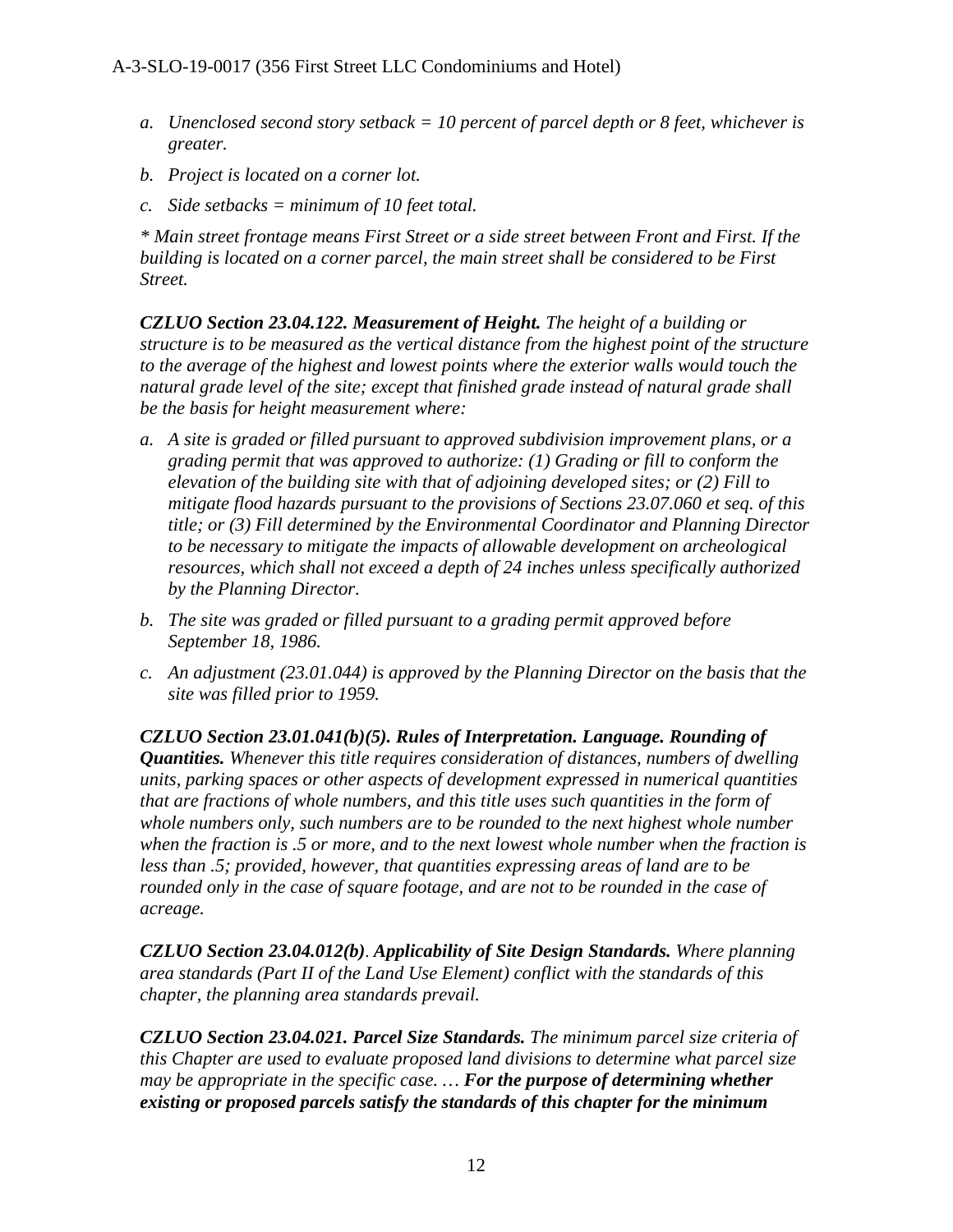*parcel size, net site area (as defined in Chapter 23.11 as "Site Area, Net") is to be used in all cases…*

### *CZLUO Section 23.11.030. Coastal Zone Land Use Ordinance Definitions*

*Site Area, Gross. The total area of a legally created parcel (or contiguous parcels of land in single or joint ownership when used in combination for a building or permitted group of buildings) including any ultimate street right-of-way, existing rights-of-way deeded to the parcel, and all easements (except open space easements), across the site.* 

*Site Area, Useable. Net Site Area minus any portions of the site that are precluded from building construction by natural features or hazards, such as areas subject to inundation by tides or the filling of reservoirs or lakes.* 

*Site Area, Net. The gross site area minus any ultimate street rights-of-way and any easements (except open space easements) that limit the surface use of the site for building construction.* 

The LCP also describes general visions and goals for the Avila Beach community, which are found in the LCP San Luis Bay Area Plan's Avila Beach Specific Plan. As stated there, the vision for Avila Beach is as follows:

*The Avila Beach Specific Plan envisions Avila Beach as a fun, funky and eclectic place widely known for its weather, its beautiful, south-facing beach and its mix of shops and homes. The charming and quaint town will continue to be filled with people who value its serenity and isolation. The sun and sand will continue to attract many visitors, who will spend a day savoring snow cones and corn dogs in a comfortable, casual beach town. People will come to Avila to lie on the beach, throw a frisbee and take in the coastline. The small town will welcome its visitors with small retail shops oriented to meet beach and ocean needs.* 

In short, the LCP envisions Avila Beach as retaining its charm, which is expressly tied in many ways to the small scale nature of the community, including its built environment. The LCP Avila Beach Specific Plan's goals include explicitly to "preserve the funky and eclectic character of Avila Beach," including through a series of very specific design guidelines, many of which are applicable to this project, particularly related to density and project scale.

#### **Appellants' Contentions**

The Appellants contend that the County-approved project is inconsistent with the County's LCP because the project does not conform with the residential development standards related to density, floor area ratio (FAR), and open space; and is of a size and scope that will adversely impact the small town character of Avila Beach, including due to impacts on parking, affordability, and aesthetics. Specifically, the Appellants contend that the project does not conform to the residential development standards because the County incorrectly used the *total* square footage of the overall site, i.e. both the new hotel CR-designated parcel as well as the new condominium split-designated RMF/CR parcel, in order to calculate maximum allowed condominium density and FAR and minimum required open space requirements. The Appellants additionally contend that the project will adversely impact the community because: the project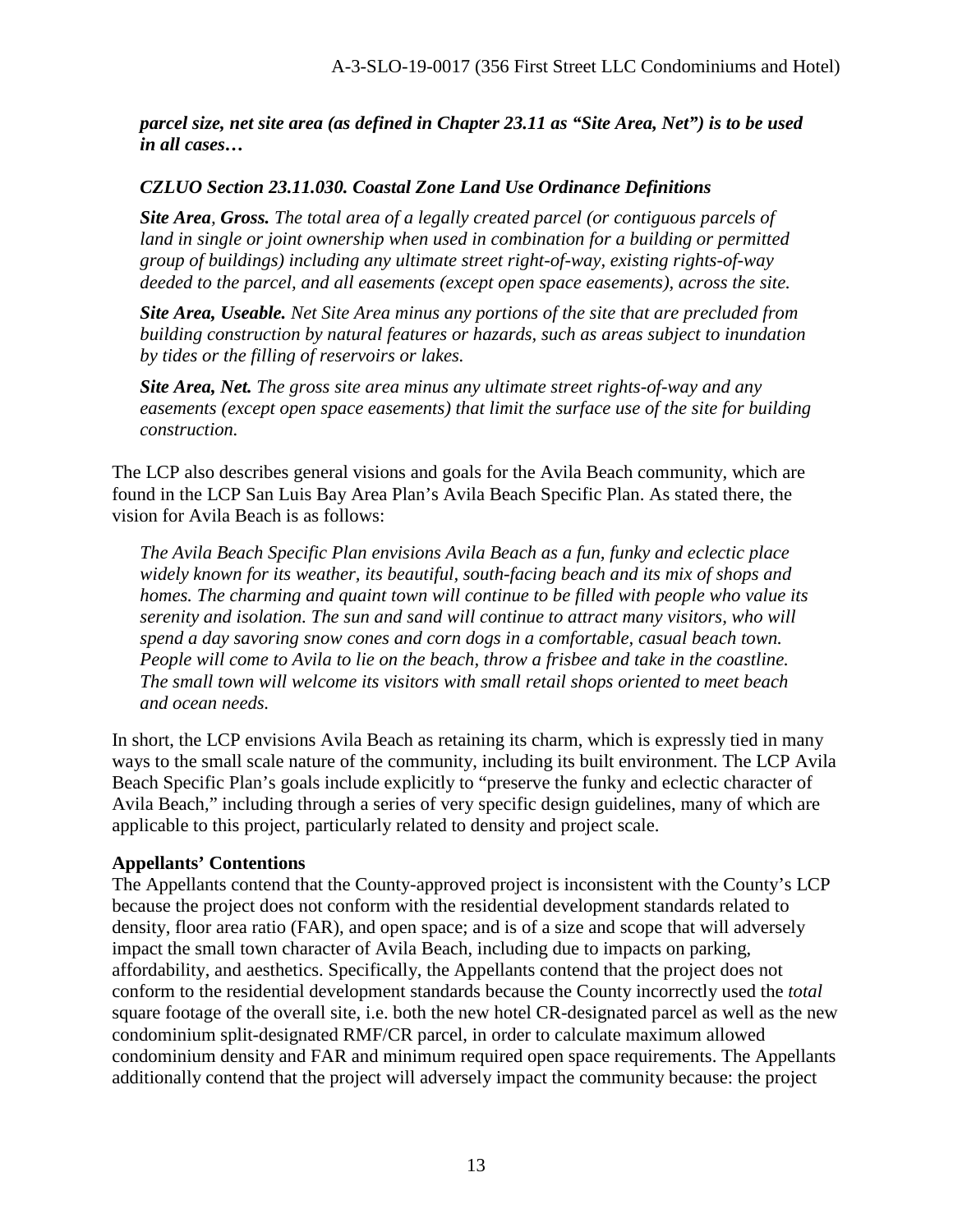provides inadequate parking; smaller condominium units would be more affordable; the hotel ramp will be constructed on a public sidewalk, and; the hotel lacks residential aesthetics.

#### **Analysis**

 $\overline{a}$ 

#### *Subdivision*

The County-approved project includes a subdivision of a 9,613-square-foot lot<sup>[4](#page-13-0)</sup> to create one 3,596-square-foot lot and one 6,017-square-foot lot (see **Exhibit 7**), the latter of which would be comprised of four 1,150-square-foot airspace condominium parcels (all told resulting in six total parcels). When evaluating minimum parcel sizes for LCP consistency, the LCP requires the use of net site area, which requires that easements be subtracted from the total area.[5](#page-13-1) (*See* CZLUO Section 23.04.021.) In this case, the 6,017-square-foot lot for the approved condominiums includes some 1,800 square feet of easement area (for a net site area of 4,217 square feet), and the 3,596-square-foot lot for the approved hotel includes some 800 square feet of easement area (see **page 2 of Exhibit 7**), for a net site area of 2,796 square feet. Thus, neither of the resultant lots meets the LCP-required minimum parcel size of 6,000 square feet of net site area (and even if there were no easements, the 3,596 square-foot CR-designated lot does not meet the minimum either). (*See* CZLUO Section 23.04.084.b.) Thus, the proposed subdivision would necessarily result in at least one substandard lot based on LCP minimum parcel size requirements, since given the size of the parent parcel (9,613 square feet) it is mathematically impossible to subdivide this area into two parcels which are a minimum of 6,000 square feet, as required by LCP policies CZLUO Sections 23.04.084.b, 23.04.029, and 23.04.028(a-c)).<sup>[6](#page-13-2)</sup>

In addition, the subdivision includes further subdivision of the larger of the two created lots to create four additional airspace condominium parcels measuring 1,150 square feet each within the underlying "common" parcel. However, the minimum parcel size in the RMF category is 6,000 square feet, and condominium parcels smaller than 6,000 square feet can only be created consistent with the LCP if the condominium's "common ownership external parcel" meets the minimum parcel size (see CZLUO Section 23.04.028(d)). As discussed above, the larger of the two parcels (in terms of LCP measured minimum parcel size) has a net site area of 4,217 square feet, and minimum parcel size is determined by reference to net site area. (*See* again CZLUO Section 23.04.021.) Thus, the resultant 6,017-square-foot split-designated RMF/CR parcel (see

<span id="page-13-0"></span><sup>&</sup>lt;sup>4</sup> The County's findings and conditions refer to one underlying property, but the County has also separately informed Commission staff that the County believes that there are actually two underlying legal parcels that make up the 9,613-square-foot property in question. Given that the County-approved project results in a re-subdivision (six resultant parcels, four of which are airspace condominium parcels), and these resultant parcels (rather than the parent parcels) drive the analysis of LCP consistency of the proposed project, the Commission can evaluate that resultant configuration and need not necessarily resolve the existing underlying lot configuration in order to evaluate the County's action here (except that it is worth noting that if there are two existing legal parcels, then they are both non-conforming as to minimum parcel size to start with per CZLUO Sections 23.04.029 and 23.04.028(a-c), but either way any re-subdivision needs to result in ultimate parcels which can be found consistent with minimum parcel sizes as required by the LCP).

<span id="page-13-1"></span><sup>&</sup>lt;sup>5</sup> Per the LCP, net site area is "the gross site area minus any ultimate street rights-of-way and any easements (except open space easements) that limit the surface use of the site for building construction." (*See* CZLUO Section 23.11.030.)

<span id="page-13-2"></span><sup>6</sup> For CR-designated parcels, CZLUO Section 23.04.029 allows a reduction in minimum lot size for a commercial condominium or planned development with individual unit ownership. The approved hotel, however, does not meet these criteria.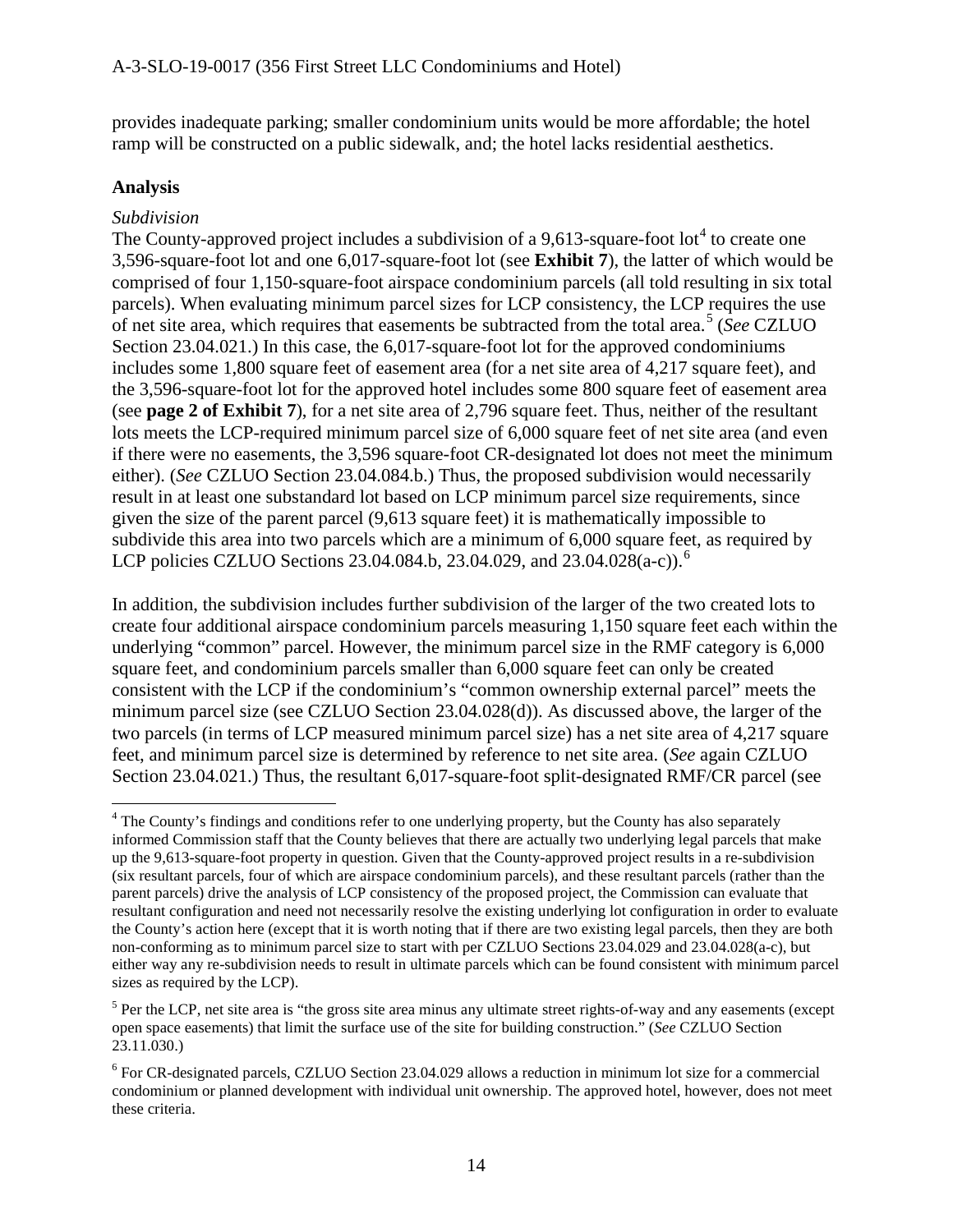**page 1 of Exhibit 7)** does not qualify for further subdivision, and thus the subdivision creating the airspace condominium units is also not allowed by the LCP.<sup>[7](#page-14-0)</sup> In authorizing same, the County calculated the external parcel size based on the *total* square footage of *all* the property involved (i.e., the underlying 9,613 square-foot property), notwithstanding that the subdivision that would result in two separate parcels and the related fact that the 3,596-square-foot lot is designated entirely CR and would be used for the hotel (and thus, neither that parcel nor the proposed use of it contains any residential multi-family elements at all). The County's approach raises significant LCP interpretation concerns, potentially allowing improper, oversubscribed development standards within an area not designated or intended for implementation of such standards by allowing for "artificial inflation" of the baseline conditions or circumstances for allowing said development standards.

In other words, in determining the applicable *residential* development standards for the proposed project, the County incorrectly combined the total square footage of *both* the CR-designated and split-designated RMF/CR parcels for consideration. Thus, the County improperly included for determination of residential development standards a *non*-residentially designated parcel. The condominium buildings themselves are not proposed to be situated on the CR-designated parcel, yet the County combined the square footage of the CR-designated parcel for determining the applicable development standards for the condominiums on the split-designated RMF/CR parcel. Furthermore, given that the proposed project really consists of two separate uses proposed on two separate sites that are designated for two different purposes – rather than constituting a true "mixed use" project on a single parcel – the parcels for these distinct uses should not be considered and conflated together when determining the development standards under the LCP that are applicable to each separate use/component.

Even assuming for the sake of argument that the LCP allowed for determination of minimum parcel size for purposes of allowing more than one dwelling unit for a multi-family dwelling by considering *gross* parcel size rather than net parcel size (the opposite is true, as discussed above), the County's approach of combining consideration of the square footage of both the CRdesignated and split-designated RMF/CR parcels here to determine the minimum parcel size for the condominiums is erroneous. The County's approach appears to derive from the definition of "gross site area" in CZLUO Section 23.11.030, which states in relevant part: "The total area of a legally created parcel (or contiguous parcels of land in single or joint ownership when used in combination for a building or permitted group of buildings)… across the site." Thus, assuming that the underlying land at present is in fact two legal lots (*see* footnotes 1 and 3), it seems the County's thinking is that both the CR-designated and split-designated RMF/CR parcels should be considered together as "gross site area" because they are contiguous, legally-created parcels in common ownership used in combination for a permitted group of buildings per CZLUO section 23.11.030.

 $\overline{a}$ 

<span id="page-14-0"></span> $7$  Furthermore, approximately 1,400 square feet of the resultant split-designated RMF/CR lot on which the condominiums were approved would be zoned CR, and not RMF. Given that CR and RMF zonings are intended to serve fundamentally different land uses, the County's approval raises significant LCP consistency issues with respect to inclusion of non-RMF-designated land to meet the 6,000-square-foot minimum parcel size for allowing more than one dwelling unit for a residential multifamily dwelling per CZLUO Section 23.04.084.b (while acknowledging the resultant parcel here does not even meet the 6,000-square-foot minimum parcel size to begin with).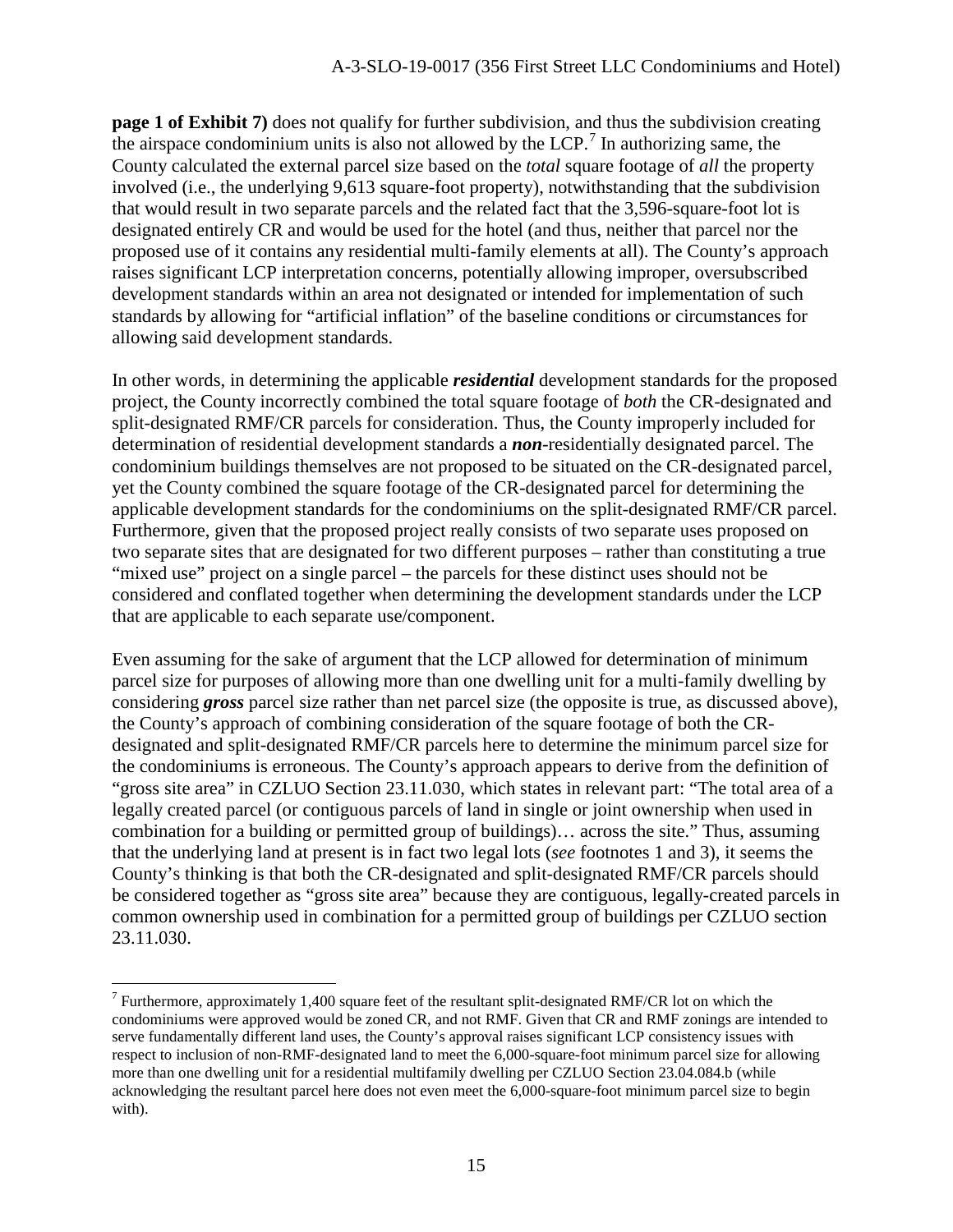#### A-3-SLO-19-0017 (356 First Street LLC Condominiums and Hotel)

However, such an interpretation raises significant LCP consistency issues for the same reasons that the County's approach here improperly determined residential development standards based on consideration of a non-residentially-designated parcel. As previously mentioned, the proposed project here, though under cover of one CDP application, really comprises two distinct uses on two distinct parcels with two distinct zoning designations. The residential (condominium) component of the project is fully proposed on the split-designated RMF/CR parcel, the commercial (hotel) component of the project is fully proposed on the commercial (CR) parcel, and thus the two components of the project are, in a sense, fully severable, rather than comprising a true, integrated, non-severable "mixed use" project (*e.g.*, commercial use on the first floor, residential use on the second floor of a single building).

Thus, in this sense, the proposed hotel and condominiums, and underlying parcels are not really "used in combination for a building or permitted group of buildings" to appropriately be considered part of the same "gross site area" for purposes of CZLUO Section 23.11.030. The underlying concerns which the exclusively-designated CR parcel and the split-designated RMF/CR parcel are intended to respectively address would be undermined by combining the square footage of the exclusively-designated CR parcel for purposes of determining the applicable development standards for the residential use (condominiums) on the split-designated RMF/CR parcel (which is still mostly designated RMF).

The error of the County's approach can further be made clear by way of a contrasting example: if the two parcels at issue were both designated RMF and the proposed project was to construct residential condominium units in a single or connected structure, the Commission may not have LCP interpretation concerns with combining the net site area for both parcels for purposes of determining the applicable development standards. Although this example may not be the only such example of how combination of multiple lots for determining net site area may be justifiable, it provides contrast for why the County's approach is *not* justified.

Thus, the County-approved project creates more and smaller lots than the LCP allows, going directly to the heart of the Appellants' intensity and density of use arguments as this resultant lot configuration leads to the potential for *more* density and intensity than the LCP allows. As a result, the County's approval raises a substantial issue of conformance with the subdivision requirements of the LCP.

#### *Density*

 $\overline{a}$ 

With respect to allowable density, the County also calculated all of the allowable condominium density based off the *total* square footage of the underlying 9,613-square-foot property, again notwithstanding the subdivision and the fact that the newly created 3,596-square-foot CR lot is being used for the hotel, and again the fact that approximately 1,400 square feet of the 6,017 square-foot lot on which the condominiums are sited is actually located in CR and not RMF. However, the LCP requires such standards to be calculated based solely on the "Useable Site Area<sup>" [8](#page-15-0)</sup> of the property being used for the intended use (i.e., multifamily residential dwellings),

<span id="page-15-0"></span><sup>&</sup>lt;sup>8</sup> Per the LCP, useable site area equals net site area minus any portions of the site that are precluded from building construction by natural features or hazards, such as areas subject to inundation by tides or the filling of reservoirs or lakes. Because there are not any portions of the site that are precluded from building construction by natural features or hazards, useable site area is the same as net site area in this case.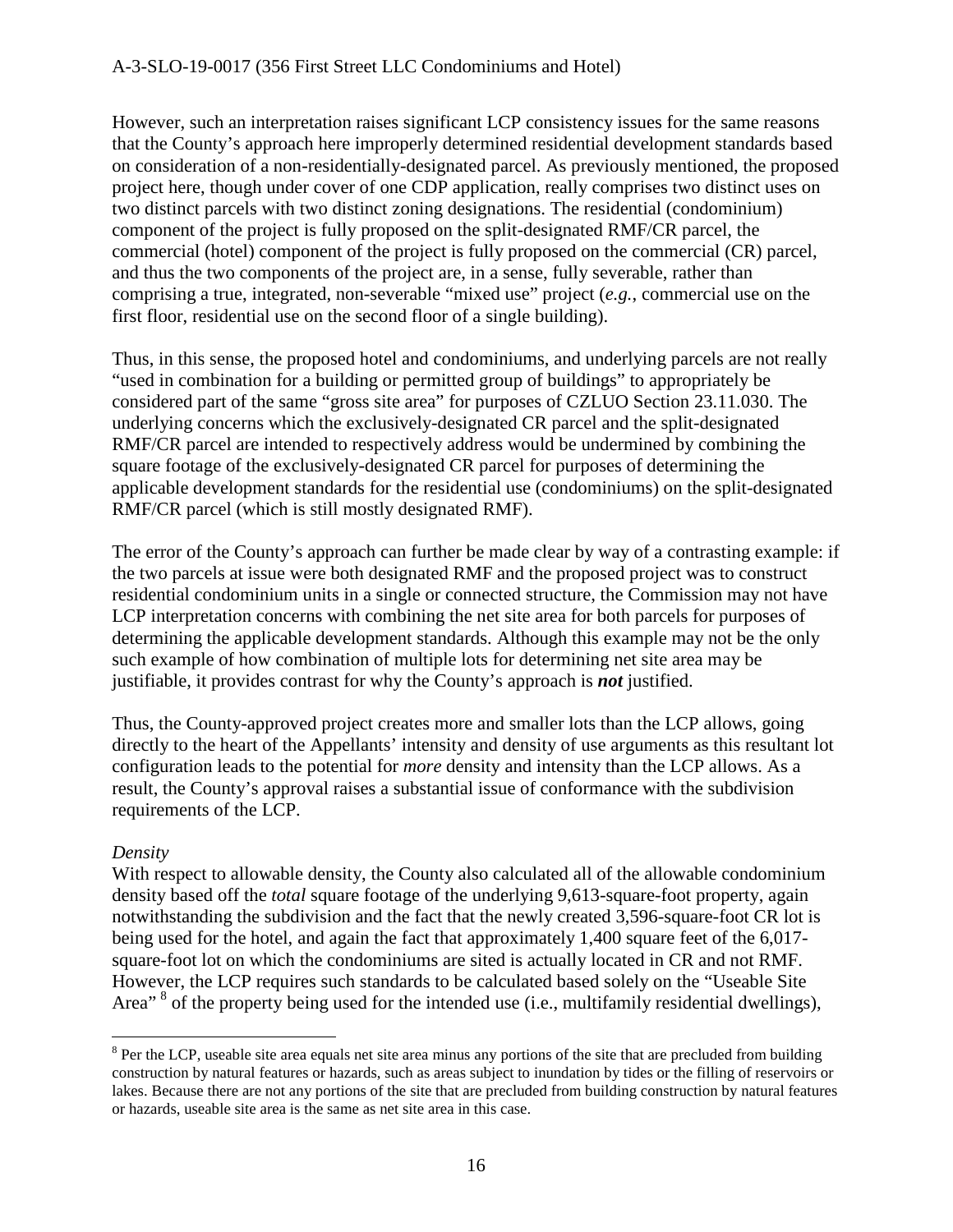in this case only the parcel with the condominiums on it.<sup>[9](#page-16-0)</sup> (*See* CZLUO Section 23.04.084.b.) So, not only did the County evaluate allowable density based on the *total* square footage of the *entire* site (rather than just the split-designated RMF/CR parcel), it also applied *gross* site area to its calculations as opposed to *useable* site area as required by the LCP.

As described above, the condominium parcel is proposed to be 6,017 square feet, of which only 4,617 square feet are located in the RMF category that allows for the condominiums in the first place. Further, when net site area is used for this purpose, as directed by CZLUO Section 23.04.084(b), the area of easement (i.e., the parking, utility, drainage easement that applies to both created parcels) must first be subtracted, resulting in subtraction of about 1,800 square feet when the whole RMF/CR parcel on which the condominiums would be located is considered, and about 900 square feet when just the RMF portion of the parcel is considered, leading to a net site area of 4,217 for the full underlying newly created RMF/CR parcel, and 3,717 for just the RMF portion of the parcel.

The County found that the project qualifies for medium density, which means that up to three units would be allowed per the CZLUO based on a parcel size of 4,217 square feet, but only two units would be allowed by the CZLUO if only the 3,717-square-foot RMF portion of the site were countenanced.<sup>10</sup> Thus, even under consideration of useable site area most favorable to the Applicant (*i.e.*, useable site area for the entire condominium parcel, rather than just the RMFdesignated portion), the CZLUO standards would only allow for three condominium units here. However, the Avila Beach Specific Plan, which governs in case of a difference with the CZLUO, allows only one unit on the site (whether 4,217 square feet or 3,717 square feet is used) based on the Specific Plan's allowance of only up to 15 units per acre "in order to preserve the community's character" (Avila Beach Specific Plan Policy D.1).<sup>[11](#page-16-2)</sup> Increased densities are allowed by the Avila Beach Specific Plan, but only if, among other things, "all other design guidelines and standards applicable to RMF development are met," which as seen above in relation to the minimum parcel size for a multifamily dwelling (and as seen below in relation to maximum floor area, minimum open area, setbacks, height, and parking) they are not met. As a result, four condominium units are not allowed by the LCP, and the County's approval raises a substantial issue of conformance with the density requirements of the LCP.<sup>[12](#page-16-3)</sup>

<span id="page-16-0"></span> $\overline{a}$ <sup>9</sup> Since "useable site area" is defined in reference to "net site area," the discussion above regarding the impropriety of considering both the exclusively-designated CR and split-designated RMF/CR parcels for purposes of determining net site area equally applies in determining useable site area.

<span id="page-16-1"></span> $10$  These calculations were determined as follows: CZLUO Section 23.04.084.b specifies a density standard of 26 units per acre; 4,217 square feet for the entire condominium parcel equals 0.096809 acre. Thus, 3 units would be allowable (26 units/acre x  $0.096809$  acre = 2.5 units), rounding up as required per CZLUO Section 23.01.041(b)(5).); 3,717 square feet for only the RMF-zoned portion of the condominium parcel equals 0.08533058 acre. Thus, two units would be allowable (26 units/acre x  $0.08533058$  acre = 2.2 units), rounding down as required per CZLUO section 23.01.041(b)(5).

<span id="page-16-2"></span> $11$  These calculations were determined in the same manner as specified in footnote 8, except that 15 units per acre was substituted in place of 26 units/acre. Considering the entire useable site area of the condominium parcel, a maximum of 1 unit would be allowable (15 units/acre x 0.096809 acre = 1.45 units), rounding down as required per CZLUO Section 23.01.041(b)(5).

<span id="page-16-3"></span> $12$  Note that for the hotel component of the project, there is no specific explicit density requirement. Rather, CZLUO Section 23.08.262(c) states: "The density of a hotel or motel is not limited by this title except that a site for such use shall be designed to accommodate all proposed units while also satisfying all applicable height, setback, parking and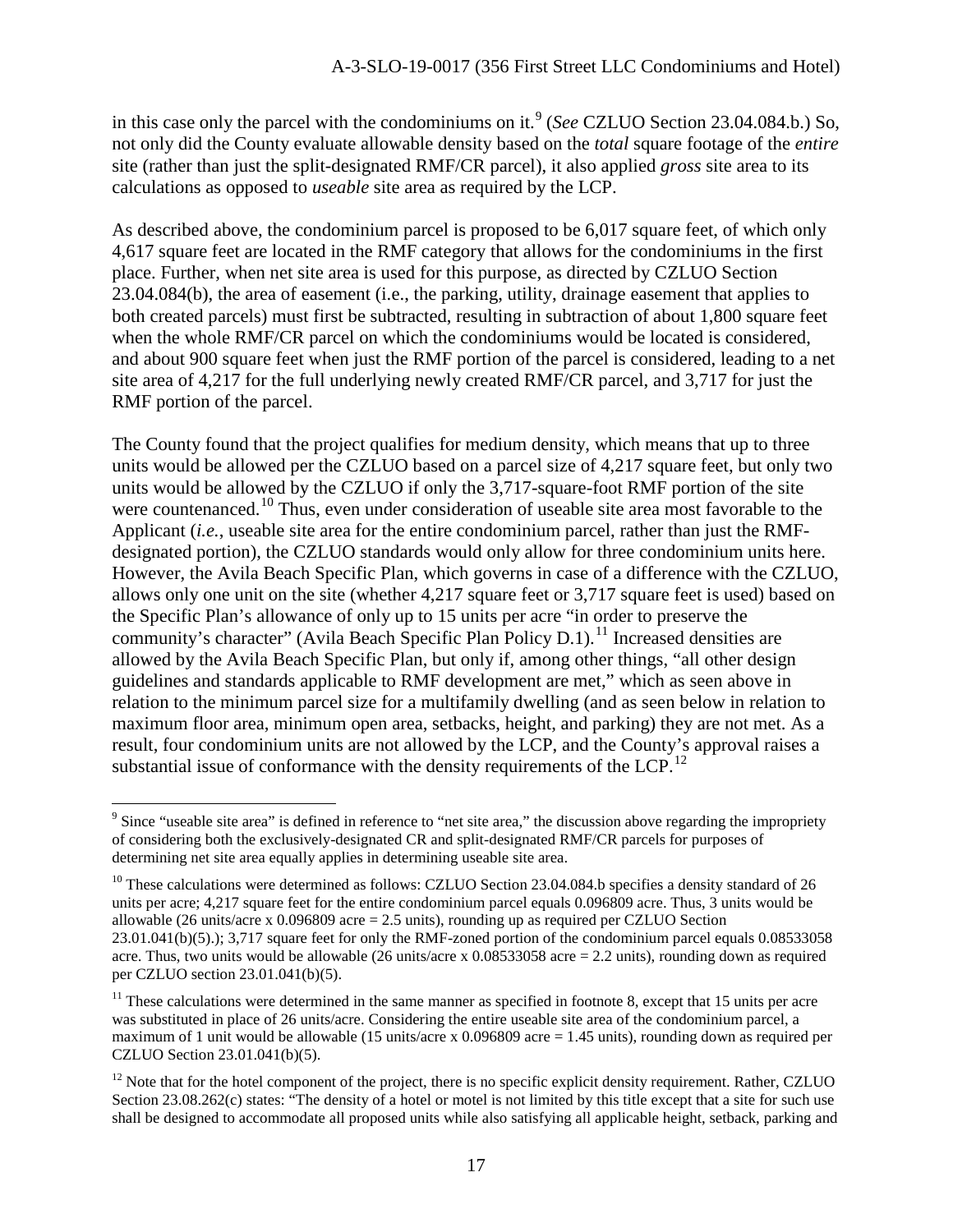#### *Maximum Floor Area and Minimum Open Area*

 $\overline{a}$ 

CZLUO Section 23.04.084(b) identifies maximum allowable floor area and minimum required open area for RMF properties based on the total "Useable Site Area" (which in this case is the same as the net site area).<sup>[13](#page-17-0)</sup> These kinds of development standards are intended to help "scale" development so that it does not inappropriately overwhelm sites or surrounding areas. For the condominium portion of the project, the LCP allows a maximum floor area of up to 48% for a medium-intensity project, which is what this project was deemed by the County.<sup>[14](#page-17-1)</sup> When net site area is used for this purpose, as directed by CZLUO Section 23.04.084(b), the area of easement (i.e., the parking, utility, drainage easement that applies to both created parcels) must first be subtracted, resulting in subtracting about 1,800 square feet when the whole parcel is considered, and about 900 square feet when just the RMF portion is considered. When looking at net site area, the 48% maximum allowed floor area shrinks to just 2,024 square feet of floor area allowed by the LCP, and just 1,784 square feet when just the RMF portion of the site is considered.<sup>15</sup>

In this case, the County approved 4,614 square feet of floor area based on evaluating both the condominium parcel and the CR parcel, and not just the condominium parcel as is applicable, and also by using *gross* site area as opposed to *useable* site area as required by the LCP. As discussed above, neither of these approaches is LCP consistent. The County-approved 4,614 square feet of floor area is over twice what is allowed for a medium-intensity project when considering the net site area of the parcel on which the condominiums are located (and almost three times what is allowed when considering the net site area of just the RMF portion of the parcel). When compared against what a low-intensity project would allow under the LCP (i.e., 35% maximum allowed floor area, which is 1,476 square feet when considering the net site area of the whole condominium parcel and just 1,301 square feet when just the net site area of the RMF component is countenanced), the discrepancy is only greater.<sup>[16](#page-17-3)</sup> The County-approved project would result in a significantly larger level of development scale and intensity than the LCP allows for the condominiums, and is thus inconsistent with the LCP in this regard. As a result, the County's approval raises a substantial issue of conformance with the maximum floor area requirements of the LCP.

<span id="page-17-0"></span> $13$  The LCP does not provide specific explicit percentages for maximum allowable floor area and minimum required open area for CR properties.

<span id="page-17-1"></span><sup>14</sup> Arguably, because the density allowed via the Avila Beach Specific Plan is a maximum of 15 units per acre, as described above, the project should be only allowed up to low intensity factor per CZLUO Section 23.04.084 because low intensity is what equates to 15 units per acre. If considered low intensity, then the LCP allows a maximum floor area of up to 35%, not 48% for the condominium portion of the proposed project. However, this question need not be resolved in order to determine that because the approved project does not even meet the maximum floor area or minimum open space requirements for a medium-density multifamily residential dwelling.

<span id="page-17-2"></span><sup>15</sup> These calculations were determined as follows: For the entire 4,217-square-foot useable/net site area for the condominium parcel,  $4,217$ sqft x  $.48 = 2,024$  square feet; for only the 3,717-square-foot useable/net site area for the RMF-designated portion of the condominium parcel,  $3,717$  square feet x  $.48 = 1,784$  square feet.

<span id="page-17-3"></span><sup>16</sup> See footnote 13. For the entire 4,217-square-foot useable/net site area for the condominium parcel, 4,217sqft x .35  $= 1.476$  square feet; for only the 3,717-square-foot useable/net site area for the RMF-designated portion of the condominium parcel, 3,717 square feet x  $.35 = 1,301$  square feet.

other standards of this title and the Land Use Element without the need for modification, adjustment or variance of such standards."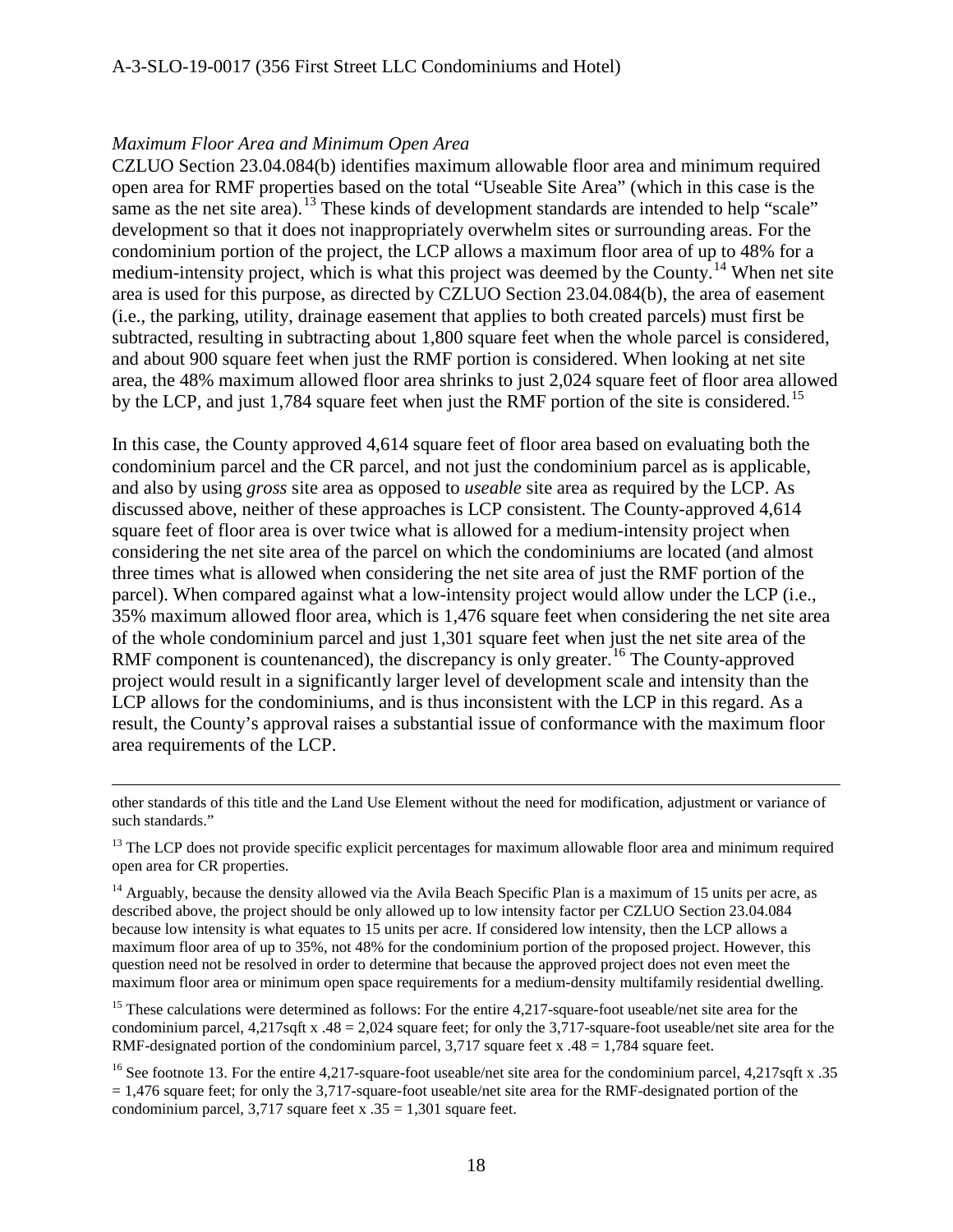Similarly, in terms of the minimum required open area for RMF properties, the LCP requires a minimum open area of 45% for a medium-intensity project (and 55% for a low-intensity project). When useable (here, same as net) site area is calculated as directed by the LCP, the minimum amount of required open area (*i.e.*, for a medium-density multifamily dwelling project) is 1,898 square feet when considering the useable/net site area of the full condominium parcel, and 1,673 square feet for the useable/net site area of just the RMF designated-portion of the condominium parcel.<sup>[17](#page-18-0)</sup>

Here, although not explicitly identified by the County, it appears from the site plans that the County approved an open space area of approximately 2,700 square feet (when considering the whole parcel on which the condominiums are located), and about 1,300 square feet of open area when just looking at the RMF component. Although when considering the useable/net site area of the whole parcel, the LCP's open area requirement appears to be satisfied (2,700 square feet proposed v. 1,898 square feet required, at a minimum), it is not when considering just the net site area of the RMF component of the parcel (1,300 square feet proposed v. 1,673 square feet required, arguably).

### *Setbacks*

The Avila Beach Specific Plan allows for a zero foot front setback for the hotel, but the County approved a project that extends into First Street by about five feet (not only for a handicapped access ramp, but also for upper story decks and related development). This is inconsistent with the LCP, and the County's approval raises a substantial issue of conformance with the front setback requirements of the LCP.

#### *Parking*

The LCP requires at least five off-street parking spaces for the three-unit hotel, and at least eight off-street parking spaces for the four-unit condominium (CZLUO Section 23.04.166(c)). The County approved five spaces for the hotel, but only approved six spaces for the condominiums.<sup>[18](#page-18-1)</sup> This is inconsistent with the LCP, and the County's approval raises a substantial issue of conformance with the parking requirements of the LCP.

### *Height*

 $\overline{a}$ 

Avila Beach Specific Plan Policy C.5 limits the allowable building height for the hotel in the CR category to a maximum of 15 feet, as measured from the sidewalk of the street frontage on First Street. Although that policy also allows exceptions to allow greater height, the hotel does not meet the exception tests (i.e., where there is an unenclosed second story setback equal to 10 percent of parcel depth or 8 feet, whichever is greater; where the project is located on a corner lot; and where side setbacks equal at least 10 feet). In addition, even if the project met the tests to allow up to 25 feet of height, the Specific Plan is clear that height for the hotel is measured from the sidewalk on First Street, and the County-approved project appears to be measured from

<span id="page-18-0"></span><sup>&</sup>lt;sup>17</sup> For the entire 4,217-square-foot useable/net site area for the condominium parcel, 4,217 square feet x .45 = 1,898 square feet; for only the 3,717-square-foot useable/net site area for the RMF-zoned portion of the condominium parcel, 3,717 square feet x  $.45 = 1,673$  square feet.

<span id="page-18-1"></span><sup>&</sup>lt;sup>18</sup> The project plans also show a parking space on an adjacent property (see **page 2 of Exhibit 7**), but it is unclear what the County approved on this adjacent site, and how it relates to this project and its parking requirements.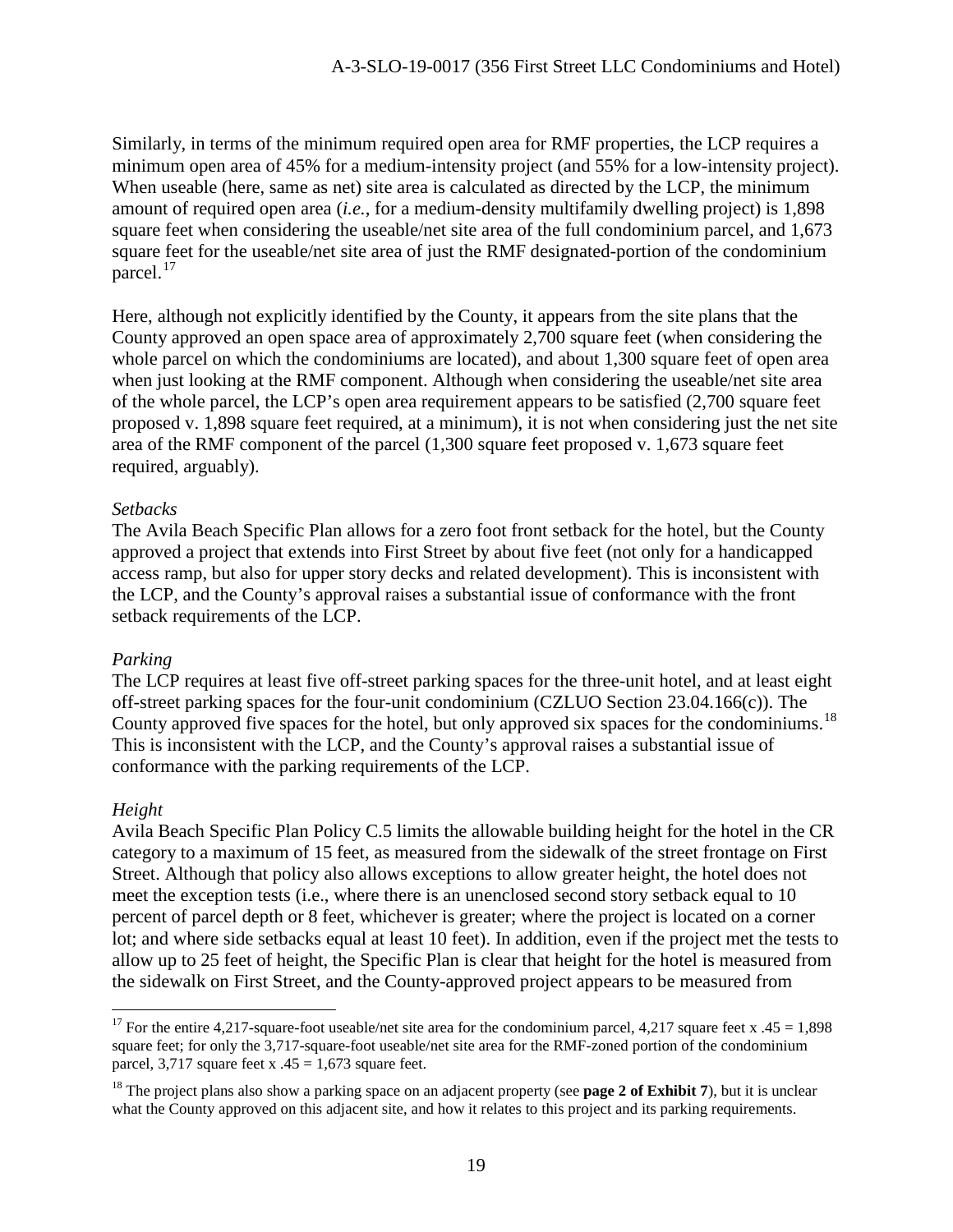average elevation (and the project materials are inconclusive as to whether that measurement was applied as directed by the CZLUO, even if it were the appropriate method of measurement here), which results in hotel heights that appears taller than even 25 feet. This is inconsistent with the LCP.

As to the condominiums, Avila Beach Specific Plan Policy D.3 limits the allowable building height to a maximum of 20 feet in the RMF category, but allows building heights up to 25 feet to allow for roof articulation, but only if the roof includes a pitch with a slope greater than 2.5 in 12. In this case, the Specific Plan indicates that height is measured as directed by the CZLUO (based on the vertical distance from the highest point of the structure to the average of the highest and lowest points where the exterior walls would touch the natural grade level of the site) as opposed to the manner in which the hotel height is governed by the LCP (*i.e.*, height for the hotel is measured from the sidewalk on First Street). As with the hotel component of the project, the project materials are inconclusive as to whether that measurement was applied as directed by the CZLUO, although the plans indicate compliance with a 25-foot height requirement (other than for elevator access, where the County also allowed an extra foot of height) – which is only allowable as part of roof articulation. However, it appears from the project materials that the condominiums also have flat roof components that would negate an allowable height above 20 feet in the first place. If so, the height of the condominiums above 20 feet is inconsistent with the LCP. Thus, for both the hotel and the condominiums, the County's approval raises a substantial issue of conformance with the height requirements of the LCP.

#### *Community Character and Compatibility*

CZLUO Section 23.02.034(c)(4)(iv) requires that the County not approve a development plan unless it first finds that the proposed project will not be inconsistent with the character of the immediate neighborhood. As discussed above, the County-approved project is inconsistent with LCP requirements associated with development density, intensity, and scale (with respect to minimum parcel size, maximum density, maximum floor area, and arguably minimum open area) than the LCP allows. The County also appears to have allowed reduced setbacks and parking requirements, and increased building heights, as compared to what the LCP would allow here. As a result, and based purely on these objective LCP requirements, the proposed development is inconsistent with the neighborhood character because it does not meet the underlying development standards applicable to the site. On the contrary, each LCP inconsistency allows only *more* development density, intensity, and scale than is allowed in the Avila Beach community by the LCP, including the Avila Beach Specific Plan. As a result, the Commission need not extend its analysis into more subjective community character evaluations, as the project is inconsistent with the LCP on this core and basic level already. As a result, the County's approval raises a substantial issue of conformance with the community character and compatibility requirements of the LCP.

### *Five Substantial Issue Factors*

As explained above, the Commission has in the past decided whether the issues raised in a given case are "substantial" by the following five factors: the degree of factual and legal support for the local government's decision; the extent and scope of the development as approved or denied by the County; the significance of the coastal resources affected by the decision; the precedential value of the County's decision for future interpretations of its LCP; and, whether the appeal raises only local issues as opposed to those of regional or statewide significance.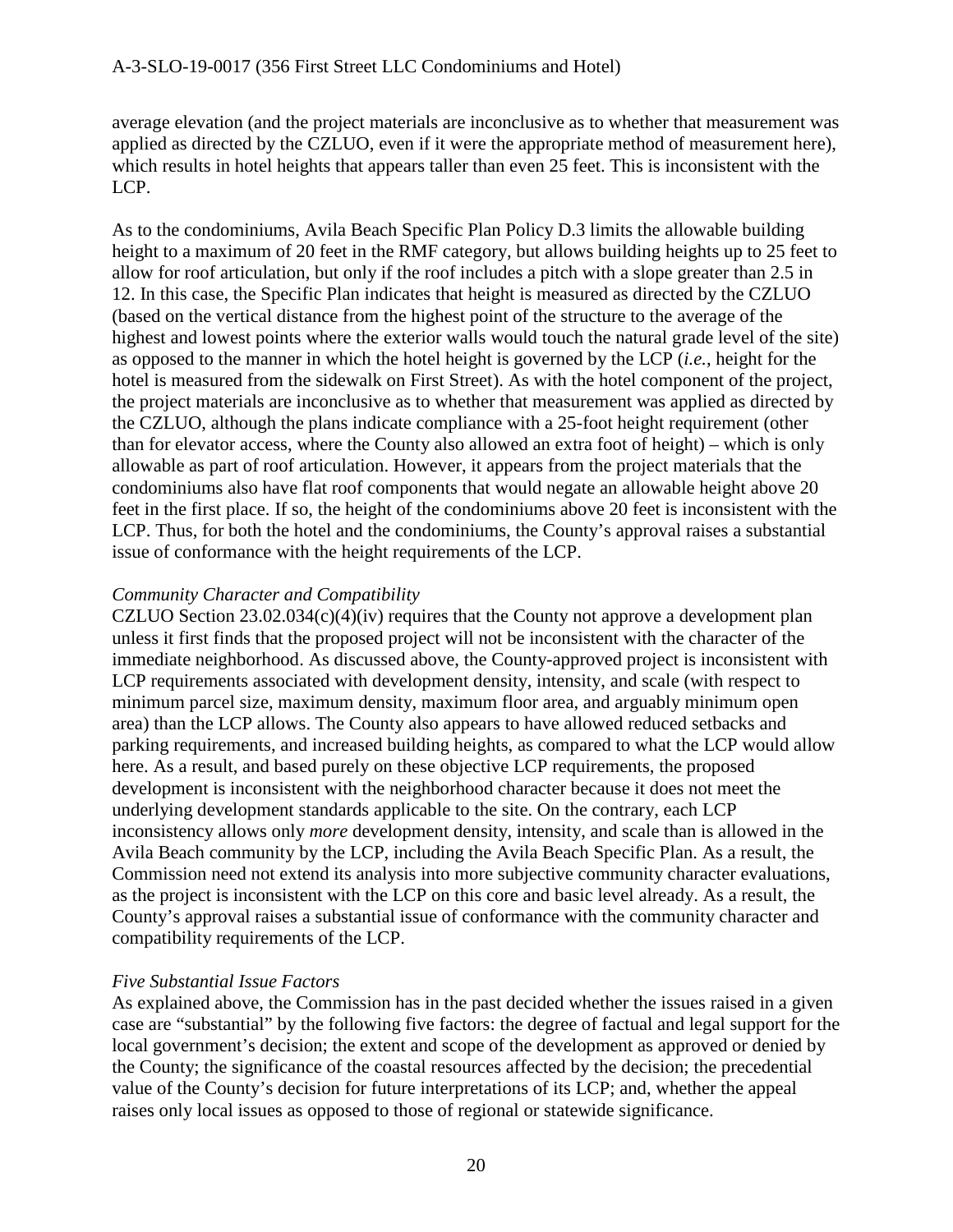In this case, these five factors, considered together, support a conclusion that this project does raise a substantial issue of LCP conformance. Regarding the first factor, the County allowed a subdivision that does not meet minimum parcel size requirements, and further allowed airspace condominium lots that are below the minimum size allowed based on the combined size of the split-designated RMF/CR and CR-designated property, notwithstanding the different uses ascribed to each parcel (i.e., hotel and condominium). The County further applied gross site area (for both the RMF/CR-designated and CR-designated parcels) in it density, intensity, and scale of use and development calculations for the *residential* condominium component of the proposed project, as opposed to useable/net site area for just the RMF/CR-designated parcel), as is required by the LCP. The result is a project that is larger and more dense and intense than the LCP allows, incompatible with the community. In interpreting and applying the LCP, the County "artificially inflated" the baseline conditions for determining the development standards for the distinct, residential portion of the project site by also considering a distinct, non-residential portion of the broader project site. Such an interpretation could easily result in exploitation of the LCP to inappropriately oversubscribe development standards for a development proposal. In short, there is a very low degree of factual or legal support for the County's decision, considering LCP requirements.

Regarding the second factor, the County's approval authorizes an unallowable subdivision and larger and more dense/intense development than is allowed by the LCP. This again results in a project significantly out of character with small town character of Avila Beach. Although the extent and scope of development approved (four condominiums and a three-room hotel) may not be that significant in absolute terms, the extent and scope of development *is* significant relative to the project site and development standards applicable to the project site.

Regarding the third factor, again, in absolute terms approval of a four condominium unit development and a three-unit hotel could be argued to be not that significant; however, relative to the location and the site, and the applicable development standards as they relate to Avila Beach and its protected character community character, the project affects a significant and protected coastal resource. This conclusion is supported by the fact that an Avila Beach Specific Plan exists which specifies more specific development standards for this site/area than the rest of the LCP.

Regarding the fourth factor, the County's approval would create an adverse precedent for future interpretation of the LCP because the County clearly misinterpreted the LCP standards for creating parcels, and miscalculated the allowable density, intensity, and scale of allowed here (such as for minimum parcel size, maximum floor area, minimum open area, minimum setbacks, maximum height, minimum parking, etc.). Continued misinterpretation and misapplication of these LCP development standards will result significant adverse impacts with respect to community character.

Finally, regarding the fifth factor, the approved project raises issues of potential regional or statewide significance because of the manner in which the County has misinterpreted the applicable LCP standards. As discussed in the fourth factor above, such methodology could lead to future projects throughout the County that are greatly oversubscribed for their site and surrounding area, which could have a significant regional impact in the County's coastal zone These five factors when taken together raise substantial conformance issues with respect to the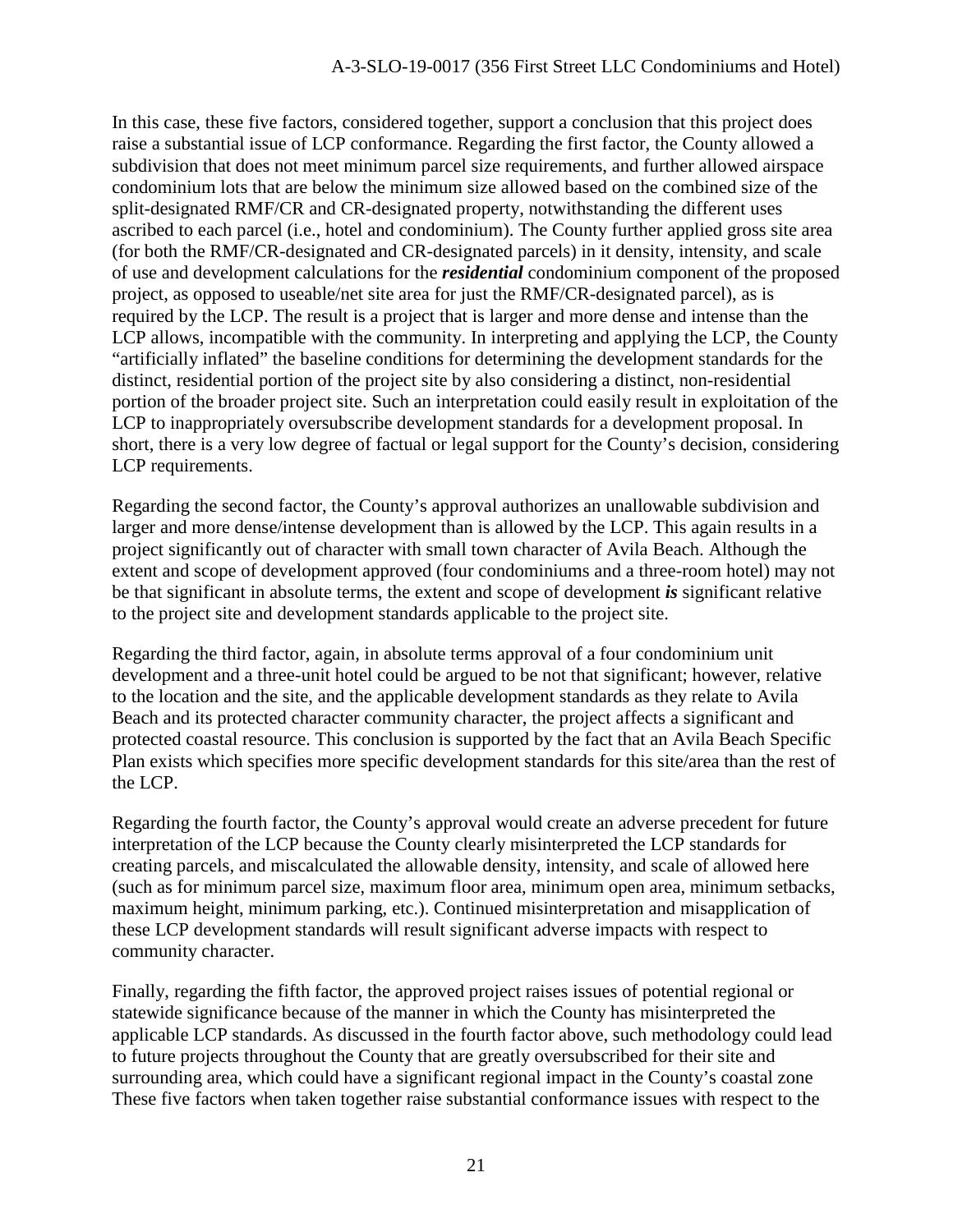#### LCP's design standards.

### **Substantial Issue Conclusion**

The County's CDP action raises substantial LCP conformance issues. The primary issue with the County's approval here is that the overall property involved is 9,613 square feet, and the LCP's minimum parcel size for subdivision in both the CR and RMF land use categories is 6,000 square feet (see CZLUO Sections 23.04.029 and 23.04.028(a-c)). Thus, the property cannot be divided into even two new parcels to begin with because at least one parcel cannot meet minimum parcel size requirements. And exacerbating that LCP consistency problem, the County here also then relied on the entire 9,613-square-foot underlying property to identify the appropriate allowable level of development density, intensity, and scale for the *condominium* portion of the project when the LCP is appropriately interpreted such that all such determinations be made based on the underlying property being put to the approved use, in this case the one newly created splitdesignated RMF/CR parcel on which the condominiums would be located. In addition, whereas the LCP requires the use of useable/net site area for such development standards determinations, the County applied gross site area (again, for both the RMF/CR split-designated and CRdesignated parcels, rather than just the RMF/CR split-designated parcel) in its calculations, thus allowing greater development density, intensity, and scale (with respect to minimum parcel size, maximum density, maximum floor area, and minimum open area) than the LCP allows. The County also appears to have allowed reduced setbacks and parking requirements, and increased building heights, as compared to what the LCP would allow here. As a result, the Countyapproved project greatly oversubscribes the density, intensity, and scale of development for the underlying site, inconsistent with not only these specific LCP requirements, but also with LCP requirements that protect the character of Avila Beach, including through the LCP's Avila Beach Specific Plan. The Commission therefore finds that a substantial issue exists with respect to the County-approved project's conformance with the provisions of the certified San Luis Obispo County LCP, and takes jurisdiction over the CDP application for the project.

## **G. COASTAL DEVELOPMENT PERMIT DETERMINATION**

The standard of review for this CDP determination is the San Luis Obispo County certified LCP. All Substantial Issue Determination findings above are incorporated herein by reference.

### **CDP Analysis and Conclusion**

As described in the "Substantial Issue Determination" section above, the proposed project is significantly out of conformance with the LCP. Given the degree of LCP inconsistencies, and the range of potential alternatives that the Applicant may want to consider to address same, including the ways in which development on the site might best be accommodated consistent with the LCP, the Commission does not here identify conditions to make an LCP-consistent project in this case, rather the proposed project is denied due to these LCP inconsistencies. Such denial will allow the Applicant to go back and work through the local process using the correct LCP standards to develop a project, where that project can be vetted locally, including allowing input from the interested public and decision makers, as opposed to the Commission dictating a project that the Applicant has not proposed and that has not had that local public participation.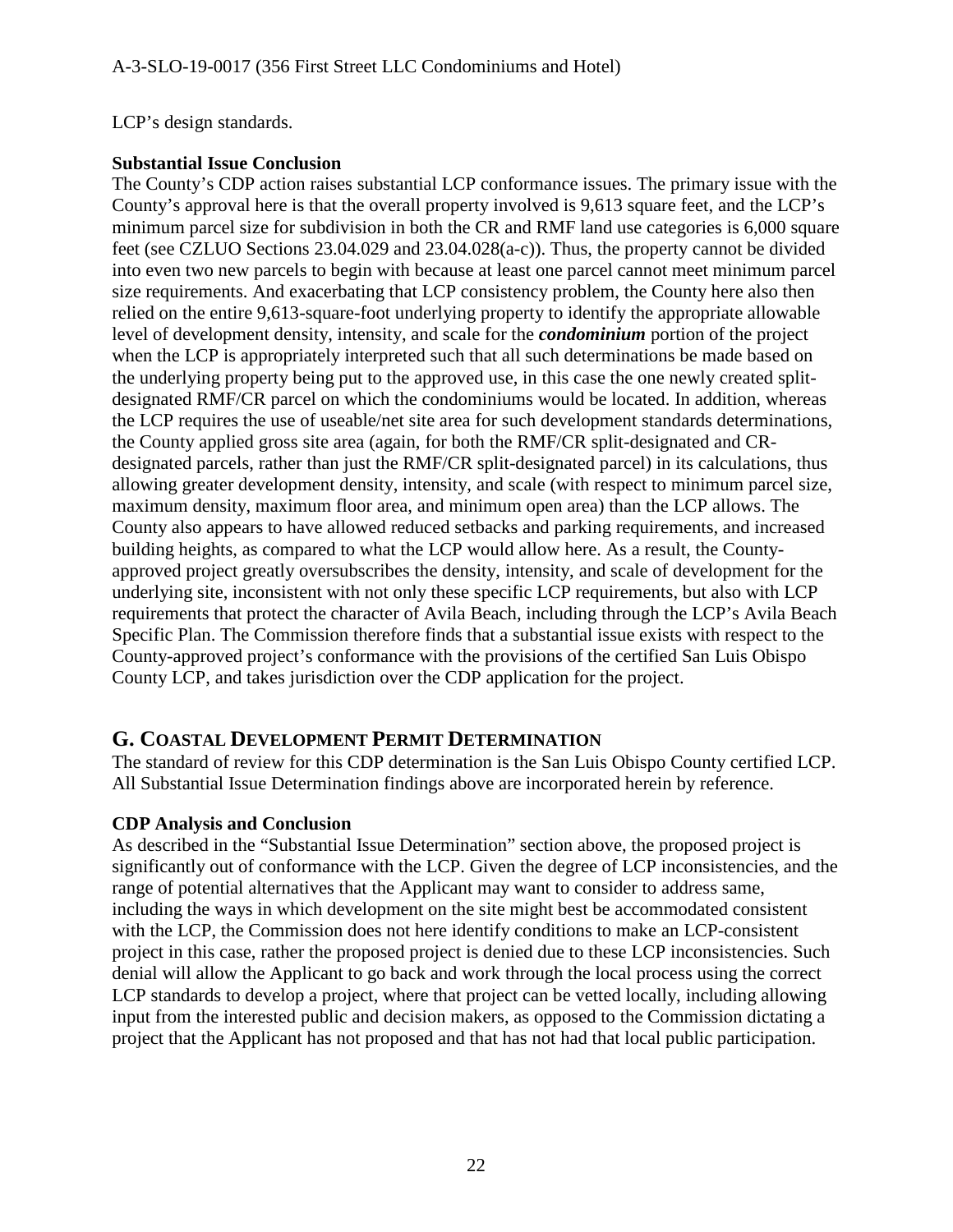### **Takings**

In addition to evaluating the proposed development for consistency with the certified LCP, the Commission must also evaluate the effect of a denial action with respect to takings jurisprudence. In enacting the Coastal Act, the Legislature anticipated that the application of development restrictions could deprive a property owner of the beneficial use of his or her land, thereby potentially resulting in an unconstitutional taking of private property without payment of just compensation. To avoid an unconstitutional taking, the Coastal Act provides a provision that allows a narrow exception to strict compliance with the Act's regulations based on constitutional takings considerations. Coastal Act Section 30010 provides:

*The Legislature hereby finds and declares that this division is not intended, and shall not be construed as authorizing the commission, port governing body, or local government acting pursuant to this division to exercise their power to grant or deny a permit in a manner which will take or damage private property for public use, without the payment of just compensation therefore. This section is not intended to increase or decrease the rights of any owner of property under the Constitution of the State of California or the United States.* 

Although the judiciary would be the final arbiter on constitutional takings issues, the Coastal Act, as well as the State and Federal Constitutions, enable the Commission to assess whether its action might constitute a taking so that the Commission may take steps to avoid doing so. If the Commission concludes that its action does not constitute a taking, then it may deny the project with the confidence that its actions are consistent with Section 30010 and constitutional takings jurisprudence. If the Commission determines that its action could constitute a taking, then the Commission could conversely find that application of Section 30010 would require it to approve some amount of development in order to avoid an uncompensated taking of private property. In this latter situation, the Commission could propose modifications to the development to minimize its Coastal Act inconsistencies while still allowing some reasonable amount of development.

In the remainder of this section, the Commission evaluates whether, for purposes of compliance with Section 30010, denial of the proposed subdivision of the Applicant's property could constitute a taking. As discussed further below, the Commission finds that under these circumstances, denial of the proposed project likely would not result in a taking of private property, because the takings claim is not yet ripe, and because the Applicant already enjoys economic uses on the property.

#### *General Principles of Takings Law*

The Takings Clause of the Fifth Amendment of the United States Constitution provides that private property shall not "be taken for public use, without just compensation*.*"[19](#page-22-0) Similarly, Article 1, Section 19 of the California Constitution provides that "[p]rivate property may be taken or damaged for public use only when just compensation…has first been paid to, or into court for, the owner*.*" Despite the slightly different wordings, the two "takings clauses" are

<span id="page-22-0"></span> $\overline{a}$ <sup>19</sup> The Fifth Amendment was made applicable to the States by the Fourteenth Amendment (see *Chicago, B. & Q. R Co. v. Chicago* (1897) 166 U.S. 226, 239).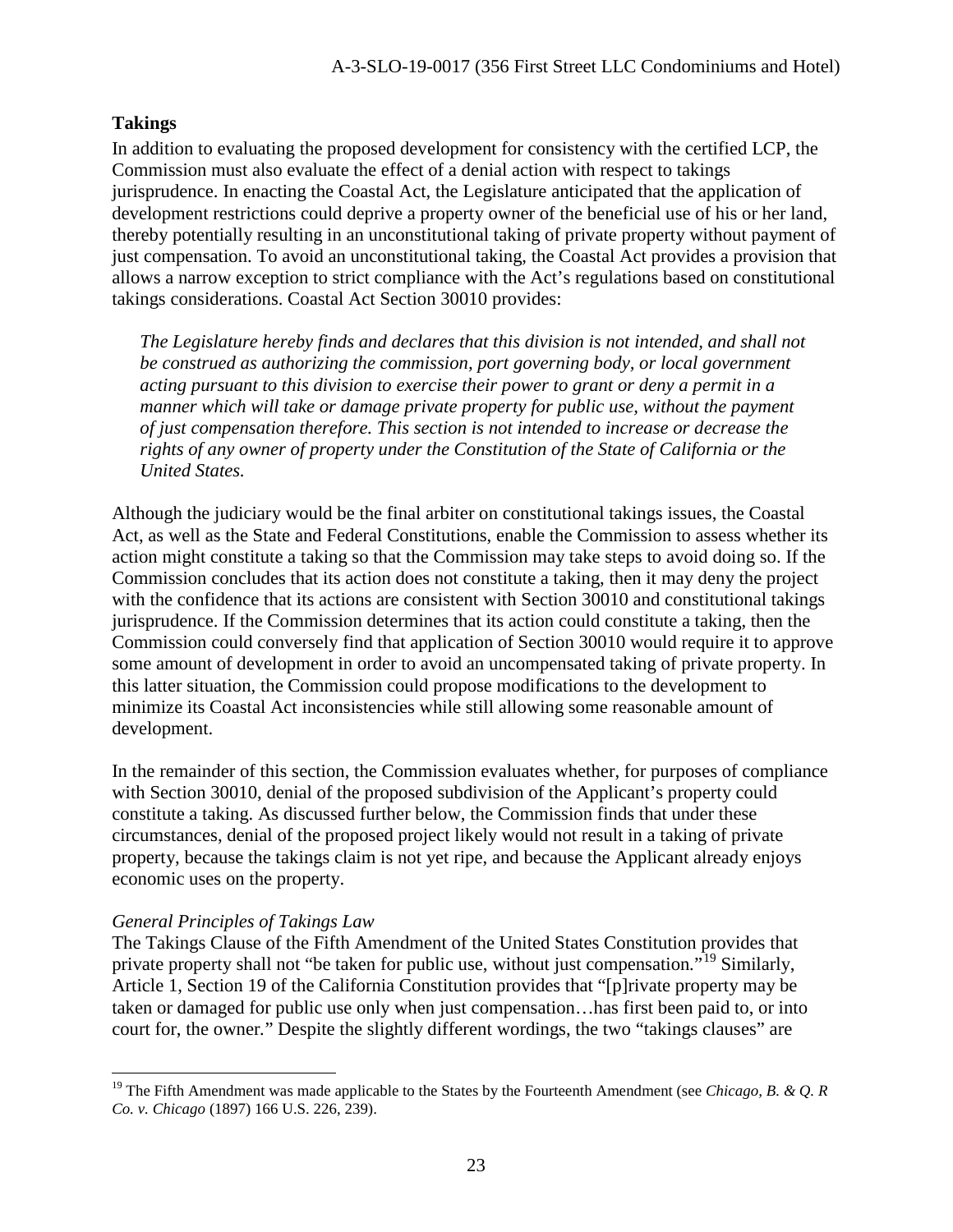construed congruently in California, and California courts have analyzed takings claims under decisions of both state and federal courts (*San Remo Hotel v City and County of San Francisco* (2002) 27 Cal. 4th 643, 664.). The "damaging private property" clause in the California Constitution is not relevant to the current analysis. Because Section 30010 is a statutory bar against an unconstitutional action, compliance with state and federal constitutional requirements concerning takings necessarily ensures compliance with Section 30010.

The Unites States Supreme Court has held that the taking clause of the Fifth Amendment proscribes more than just the direct appropriation of private property (*Pennsylvania Coal Co. v. Mahon* (1922) 260 U.S. 393, 415 ("*Pennsylvania Coal*") [stating "The general rule at least is that while property may be regulated to a certain extent, if regulation goes too far it will be recognized as a taking"]). Since *Pennsylvania Coal*, most of the takings cases in land use law have fallen into two categories (*Yee v. City of Escondido* (1992) 503 U.S. 519, 522-523). The first category consists of those cases in which government authorizes a physical occupation of property (*Loretto v. Teleprompter Manhattan CATV Corp.* (1982) 458 U.S. 419, 426). The second category consists of those cases whereby government "merely" regulates the use of property and considerations such as the purpose of the regulation or the extent to which it deprives the owner of economic use of the property suggest that the regulation has unfairly singled out the property owner to bear a burden that should be borne by the public as a whole (*Yee,* 503 U.S. at 522-523). Moreover, a taking is less likely to be found when the interference with property is an application of a regulatory program rather than a physical appropriation (*Keystone Bituminous Coal Ass'n. v. DeBenedictis* (1987) 480 U.S.470, 488-489, fn. 18). Here, because the current development proposal does not involve physical occupation of the Applicant's property by the Commission, the Commission's actions are evaluated under the standards for a regulatory taking.

The U.S. Supreme Court has identified two circumstances in which a regulatory taking may occur. The first is the "categorical" formulation identified in *Lucas v. South Carolina Coastal Council* (1992) 505 U.S. 1003, 1015*.* In *Lucas,* the Court found that regulation that denied all economically viable use of property was a taking without a "case specific" inquiry into the public interest involved. (*Id*. at 1015). The *Lucas* court suggested, however, that this category of cases is narrow, applicable only "in the extraordinary circumstance when *no* productive or economically beneficial use of land is permitted" or the "relatively rare situations where the government has deprived a landowner of all economically beneficial uses" (*Id.* at 1017-1018 (*emphasis* in original); *Riverside Bayview Homes,* (1985) 474 U.S. 121, 126 (regulatory takings occur only under "extreme circumstances."[20](#page-23-0)).

The second circumstance in which a regulatory taking might occur is under the multi-part, *ad hoc* test identified in *Penn Central Transportation Co.* (*Penn Central*) v*. New York* (1978) 438 U.S. 104, 124. This test generally requires at a minimum an examination into the character of the government action, its economic impact, and its interference with reasonable, investment-backed expectations (*Id*. at 124; *Ruckelshaus v. Monsanto Co.* (1984) 467 U.S. 986, 1005). In *Palazzolo v. Rhode Island* (2001) 533 U.S. 606, 617, the Court again acknowledged that the *Lucas* 

<span id="page-23-0"></span> $\overline{a}$  $20$  Even where the challenged regulatory act falls into this category, government may avoid a taking if the restriction inheres in the title of the property itself; that is, background principles of state property and nuisance law would have allowed government to achieve the results sought by the regulation (*Lucas, supra,* 505 U.S. at pp. 1029).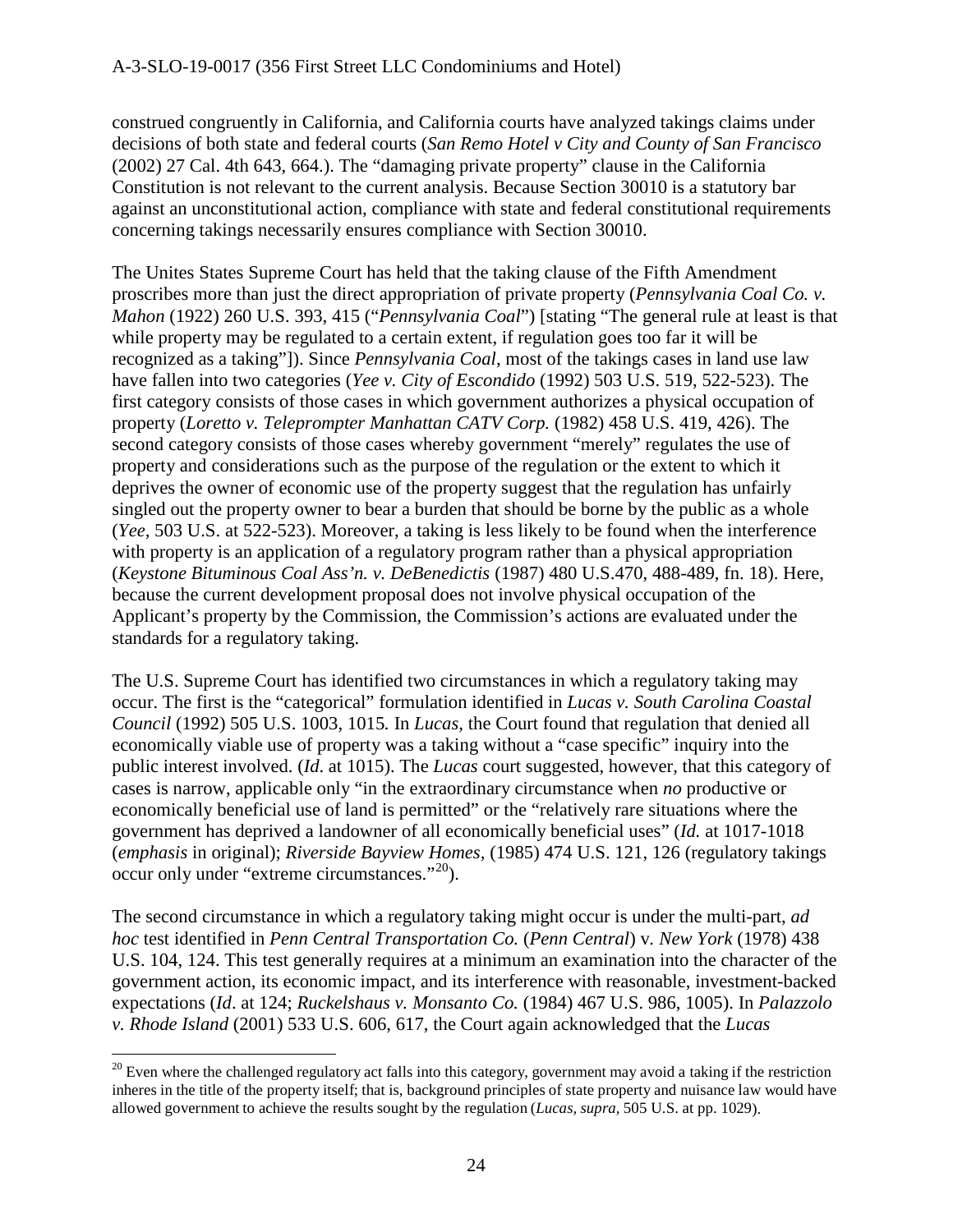categorical test and the three-part *Penn Central* test were the two basic situations in which a regulatory taking might be found to occur. (*See Id.* at 632 (rejecting *Lucas* categorical test where property retained value following regulation but remanding for further consideration under *Penn Central*).)

However, before a landowner may seek to establish a taking under either the *Lucas* or *Penn Central* formulations, it must demonstrate that the taking claim is "ripe" for review. This means that the takings claimant must show that government has made a "final and authoritative" decision about the use of the property (*MacDonald, Sommer & Frates v. County of Yolo* (1986) 477 U.S. 340, 348). Likewise, a "final and authoritative determination" does not occur unless the applicant has first submitted a development plan which was rejected and also sought a variance from regulatory requirements which was denied. (*Kinzli v. City of Santa Cruz* (9th Cir. 1987) 818 F.2d 1449, 1453-54.) An applicant is excepted from the "final and authoritative determination" requirement if such an application would be an "idle and futile act" (*Id.* at 1454). Relying on U.S. Supreme Court precedence, the Ninth Circuit has acknowledged that at least one "meaningful application" must be made before the futility exception may apply, and "[a] 'meaningful application' does not include a request for exceedingly grandiose development'" (*Id.* at 1455). Furthermore, the Ninth Circuit has suggested that rejection of a sufficient number of reapplications may be necessary to trigger the futility exception (*Id.* at 1454-55).

#### *A Regulatory Taking Claim is Premature*

Here, although the current project proposal is denied, any takings claim made with respect to denial of this project proposal would be premature. Through this report, the Commission has provided guidance for the Applicant (and the County) to consider if it seeks to resubmit another project proposal that is fully consistent with applicable LCP standards. Until the Applicant submits a reduced, scaled-down development proposal consistent with the LCP provisions as discussed in this report, it is the Commission's position that any claim of takings would be premature because the Commission has not yet had an opportunity to evaluate a project proposal that has been redesigned to be responsive to the concerns raised in this report and to be consistent with the LCP. In other words, Commission denial here does not stand for the premise that *no* new proposal is allowed on the project site, but rather that *this* project proposal is not allowable on the project site due to identified LCP inconsistencies, which can be redressed.

In sum, the Commission's decision to deny the proposed development, on the grounds that it is inconsistent with the LCP's development polices and standards, would not result in an unconstitutional taking. Although the regulations require denial of the proposed project at this time, the Applicant owns the underlying parcels which contain three existing single-family residences (thus evincing an economically beneficial use of the property), and may return to the County to apply for a similar but scaled-down project on the current site under consideration that adheres to the LCP's requirements. Any takings claim as a result of the current denial would therefore be premature.